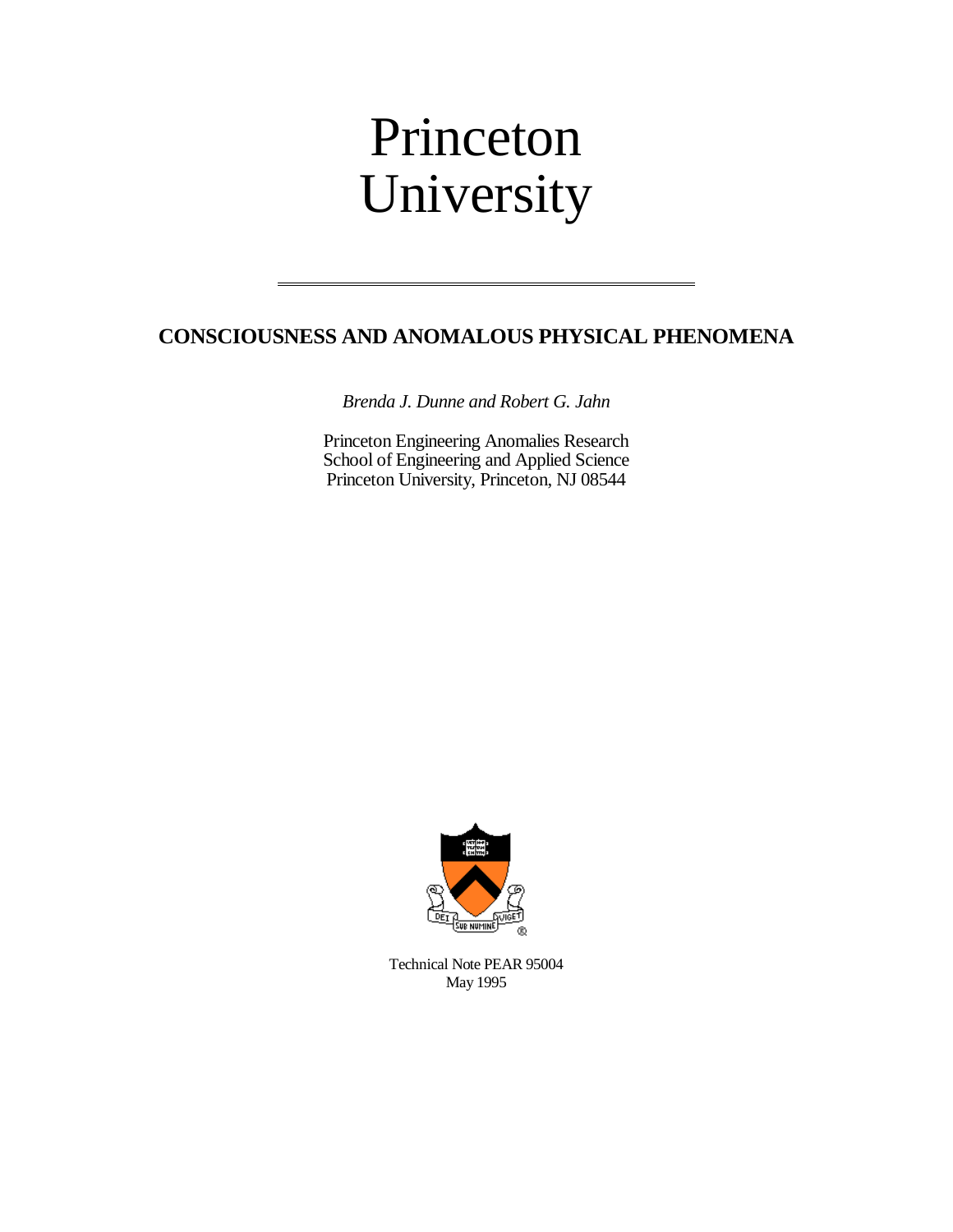### **CONSCIOUSNESS AND ANOMALOUS PHYSICAL PHENOMENA**

*Brenda J. Dunne and Robert G. Jahn*

Princeton Engineering Anomalies Research School of Engineering and Applied Science Princeton University, Princeton, NJ 08544

*This report is intended as an introductory summary of the purpose and history of the PEAR laboratory, its major experimental and theoretical results over the first sixteen years of research activity, and some pragmatic and philosophical implications thereof. Some portions of the text have been published elsewhere, and more detailed technical documents are available to supplement most of the qualitative segments.*

> Technical Note PEAR 95004 May 1995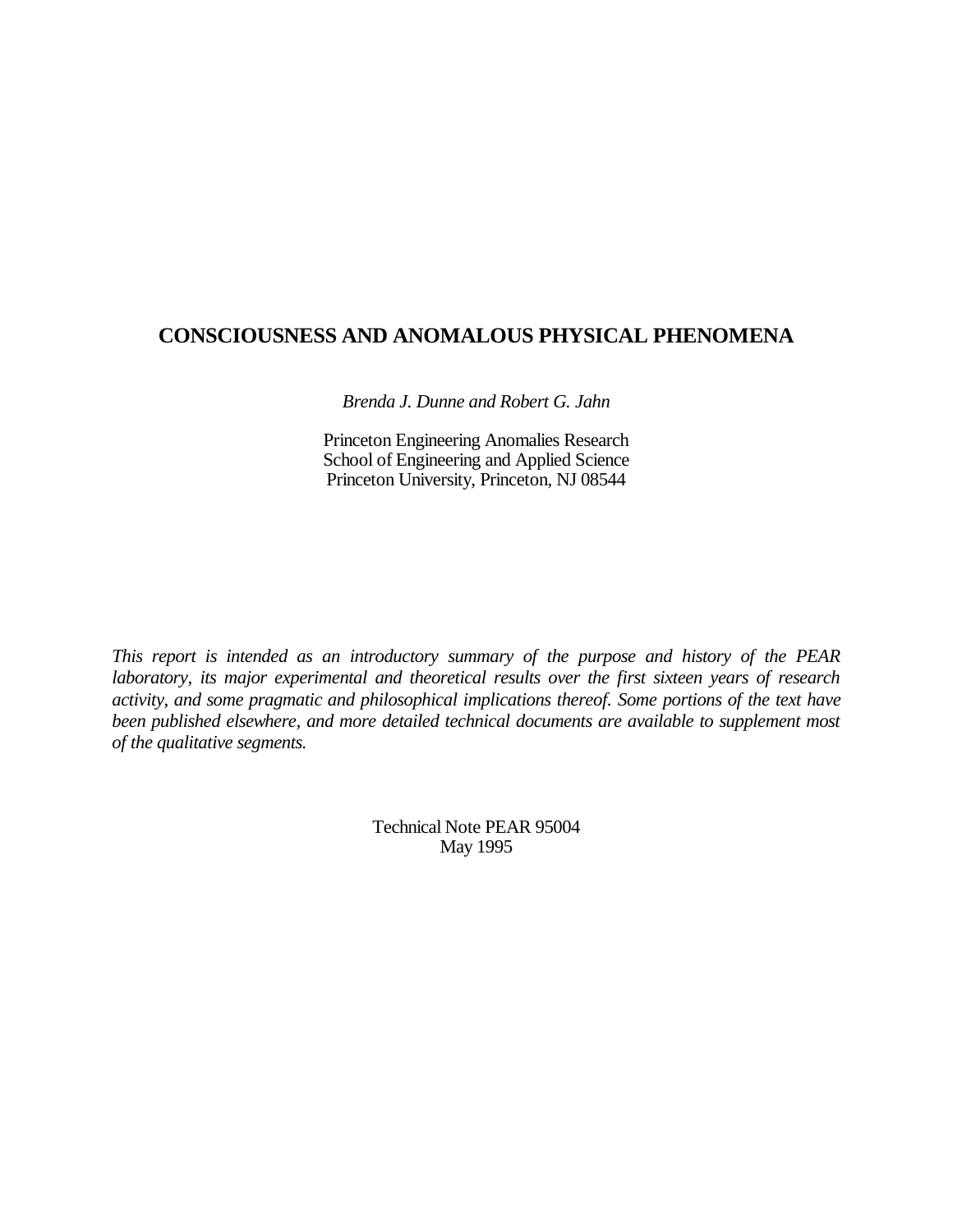#### **ABSTRACT**

Several million experimental trials investigating the ability of human operators to affect the output of various random physical devices have demonstrated small but statistically significant shifts of the distribution means that correlate with operator intention, exhibit repeatable idiosyncratic individual variations, and display consistent patterns of gender dependence, series position development, and internal distribution structure. These effects also appear to be statistically independent of distance and time. In a complementary program of remote perception studies, experimental protocols and analytical scoring methods have been developed to demonstrate and quantify information acquired by individuals about distant geographical locations without the use of normal sensory channels. A wave-mechanical approach to modeling consciousness/environment interactions, based on a metaphorical application of quantum concepts and formalisms, has proven useful in predicting and interpreting the empirical findings and in guiding the development of more incisive experiments.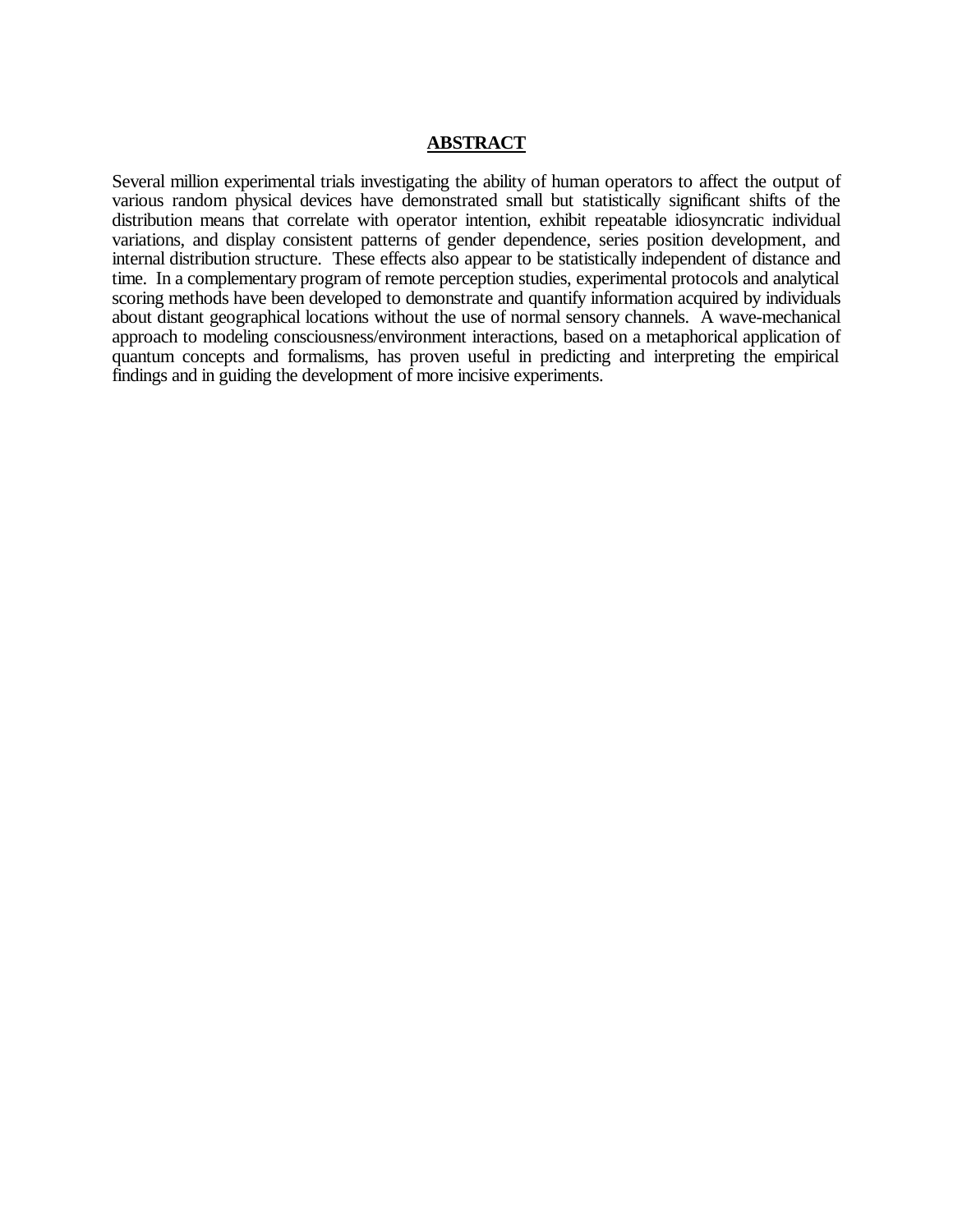#### **Philosophical and Historical Background**

 The advancement of human knowledge, both individual and collective, devolves from the dynamic interplay of two complementary processes of consciousness: experience, and conceptualization. Throughout life, consciousness accumulates experience, either incidentally or by design, and then endeavors to represent, interpret, and apply it to prediction of, or accommodation to, future events. Anomalies, i.e. incidents that contradict common experience or established belief, insert some dissonance into this dynamic, challenging first the validity of those events and then, if verified, the prevailing pattern of convictions, until some credible resolution can be achieved. The scientific method is just a particularly disciplined form of this instinctive human process. Experiments performed under rigorous controls provide empirical data on the phenomena of interest; theories, formed by a combination of deductive and intuitive conceptualization, metaphorical representation, and mathematical formalism, are composed to explicate or predict the empirical effects. Anomalies, encountered either as experimental observations that are inconsistent with prevailing theory, or as theoretical predictions that conflict with established data, stand like road signs, signaling "wrong way" to the scientific travelers, forcing design of more incisive experiments, or revision of extant models.

 Most anomalous phenomena that confront scientific logic tend to have only local impact within their particular disciplinary contexts, and to arise and be resolved relatively quickly compared to the overall evolutionary paces of those fields. In rarer instances, such as the anomalous celestial observations that contradicted the prevailing geocentric models, or the array of atomic-scale physical anomalies that precipitated the quantum revolution, their implications can extend much more broadly, and efforts toward their resolution can become more widespread, protracted, and intense. The one genre of anomalous human experience that has dwarfed all others in endurance, ubiquity, implications, and resistance to rational comprehension involves some of the most basic processes of consciousness upon which its observational and deductive skills are based. Throughout recorded history, anecdotal instances of inexplicable consciousness-related anomalies have regularly been reported and variously catalogued as "miracles", "magic", "intuition", "alchemical transmutations", "psychic phenomena", or "gremlins", along with countless other categories of elusive experiences, but little coherence has ever been established among them. Yet, these incomprehensible events have had immense influence on human culture, stimulating the development of religious doctrines, ethical conventions, and even scientific methodology.

 Virtually all of the ancient and medieval sciences were inseparable admixtures of rigorous analytical thought and intuitive metaphysical inspirations, and the latter components did not entirely disappear with the dawn of modern scientific methodology. Francis Bacon, father of the scientific method, proposed systematic investigation of telepathic dreams, psychic healing, transmission of spirits, and the force of the imagination on the casting of dice (Walker, 1972). Isaac Newton regarded the ultimate mechanism of change in the universe to reside in "the mystery by which mind could control matter" (Kubrin, 1981). The establishment of the British Society for Psychical Research in 1882 attracted participation by many eminent scholars, among them the likes of Henry Sidgwick, Frederic W. H. Myers, Lord Raleigh, Sir. J. J. Thompson, William McDougall, Edmund Gurney, Sir William Crookes, Sir William Barrett, Henri Bergson, Arthur, Earl of Balfour, Gardner Murphy, G. N. M. Tyrell, Charles Richet, Gilbert Murray, and William James. A comparable fascination with the role of consciousness in the physical world runs through the philosophical writings of many of the patriarchs of quantum theory, including Max Planck, Niels Bohr, Albert Einstein, Wolfgang Pauli, Werner Heisenberg, Erwin Schrödinger, Louis de Broglie, Arthur Eddington, James Jeans, Eugene Wigner, and David Bohm, among others (Jahn and Dunne, 1983b, 1987). The relationship between mind and matter has also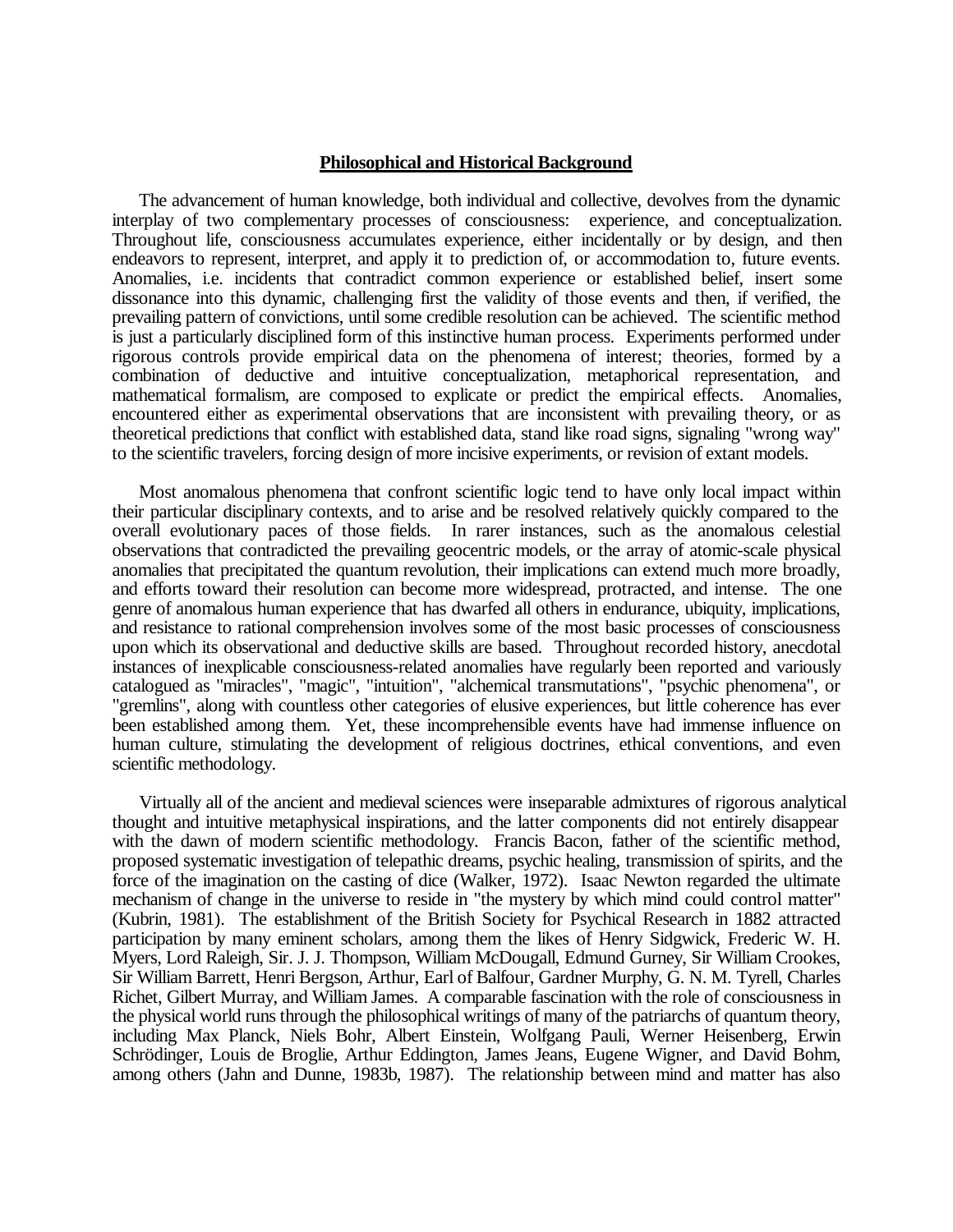pervaded the history of philosophy, anthropology, and psychology, and now evidences growing implications for contemporary biology and medicine. Not least of all, many of the tools of statistical analysis, which undergird virtually all contemporary scientific endeavors, were originally developed to facilitate investigation of psychic phenomena (Richet, 1884).

 Given this long academic heritage, it is not totally surprising that study of consciousness-related anomalies is now emerging in various aspects of modern engineering. As contemporary information, energy, and materials technologies press toward ever more sensitive components and intensely interactive systems, it becomes necessary to protect against a broad array of extremely subtle external influences and internal interferences. Under such circumstances, indications that human consciousness may be capable of more than passive interaction with delicate information processing tools raise serious questions about the potential vulnerability of much modern instrumentation, control, and operational equipment to inadvertent or intentional disturbances associated with the consciousness of their human operators. From a more positive perspective, those same possibilities may also offer exciting opportunities for more responsive and creative human/machine technologies.

#### **PEAR Laboratory**

 In an effort to address these concerns and opportunities, the Princeton Engineering Anomalies Research (PEAR) laboratory was established in 1979 under the direction of the Dean of the University's School of Engineering and Applied Science (RGJ) and the laboratory manager (BJD). The overarching premise of this program has been that the same ultra-precise technologies that might be impacted by such consciousness-related effects might also offer effective means to study them rigorously and systematically. In particular, the capacities of modern microelectronics to operate at very sensitive signal levels and to provide very rapid data acquisition, processing, and display, may permit experimental access to extremely delicate domains of interaction where such subtleties of the human/machine relationship may be explored with sufficient precision and statistical replicability to verify the effects scientifically, and to explore their correlations with salient physical and psychological parameters.

 The program comprises three distinct but interrelated components. The most substantial of these is a body of experiments in human/machine interactions in which the outputs of a variety of wellcalibrated random physical devices are examined for evidence of influence of their operators' intentions (Dunne and Jahn, 1992, 1993; Dunne, Nelson and Jahn, 1988; Jahn and Dunne, 1987; Jahn, Dunne and Nelson, 1987; Nelson, Bradish, Jahn and Dunne, 1994; Nelson and Dobyns, 1991). A second domain of investigation addresses the development of analytical techniques to assist in the quantification and correlation of data acquired in remote perception experiments, wherein individuals attempt to obtain information about remote geographical locations by anomalous means (Dobyns, Dunne, Jahn and Nelson, 1992; Dunne, Dobyns, and Intner, 1989; Dunne, Jahn and Nelson, 1983; Jahn and Dunne, 1987; Jahn, Dunne and Jahn, 1980; Jahn, Dunne and Nelson, 1987). The third portion of the PEAR agenda attempts to develop theoretical models capable of accommodating the empirical anomalies within an expanded scientific framework (Jahn, 1982; Jahn and Dunne, 1987; Jahn, Dunne, and Nelson, 1987). All of these programs have been described in detail in the extensive series of archival publications and technical reports referenced. Here we attempt to provide only a brief overview of the results of seventeen years of such study in this laboratory.

 Despite its engineering context and perspective, the broader implications of this work for the basic scientific paradigm, for the fundamental philosophical question of mind/matter interaction, and for the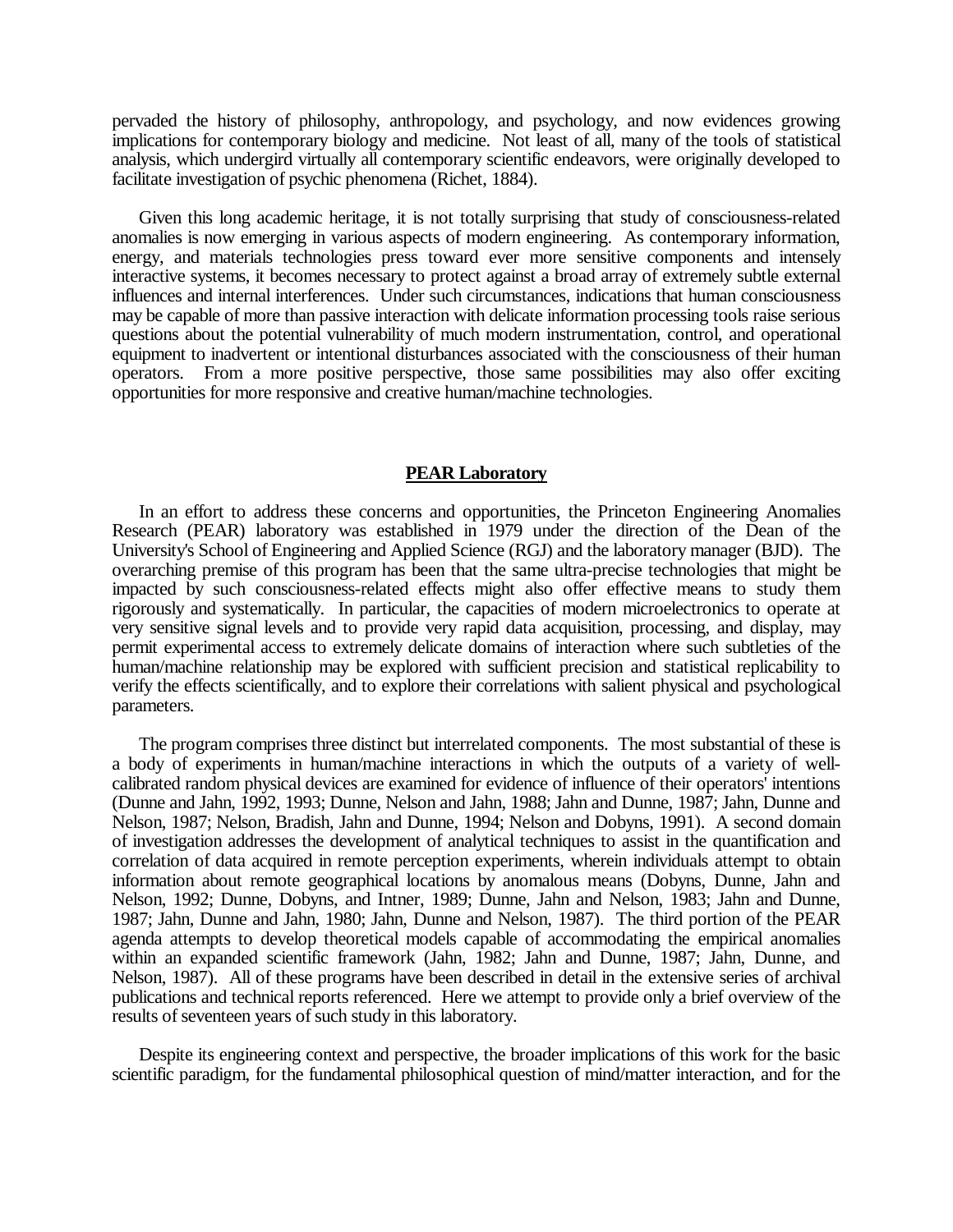individual and collective cultural dynamic have been continually acknowledged and to some extent developed. These more comprehensive purposes have been enabled by the interdisciplinary character of the PEAR staff, which includes individuals with a variety of academic perspectives including psychology, physics, and the humanities, as well as electrical, mechanical, and aerospace engineering. It has also benefitted from its residence within a liberal university, and from its association with a number of broadly based scholarly organizations.

#### **Human/Machine Anomalies**

 Given the subtle nature of the phenomena under study and the myriad of environmental, physical, and psychological factors that may bear on their incidence, the technical difficulties of rigorously addressing anomalous human/machine interfaces under controlled laboratory conditions are formidable. The strategy we have employed is similar to that utilized in many modern physics experiments, where very subtle processes are observed only via the traces they leave on some well-understood background field. In our case, a variety of random physical devices have been carefully designed, constructed, and instrumented, and then extensively calibrated to establish their nominal performance. Each of these is capable of rapid generation of very large bodies of data with clearly defined statistical characteristics that can be transcribed into both on-line quantitative recordings and attractive analogue and digital feedback displays. The experimental protocols then require human operators to generate data in three interspersed sequences, under pre-recorded intentions to shift the means of the output distributions to higher values, to lower values, or to generate undisturbed baselines, with all other conditions held constant. Thus, the primary variable in these experiments is operator intention, and effects are claimed only when statistically significant correlations between those intentions and changes in the output distributions are replicably observed.

 Consistent with our technical orientation, we have emphasized the generation of large databases by a relatively small number of individuals. The approximately 140 operators who have participated in these experiments have all been anonymous, uncompensated volunteers, none of whom claims any exceptional abilities in this regard; in fact, many have been self-proclaimed skeptics. While this approach has largely precluded any systematic study of the psychological or physiological factors associated with the human operators, it has provided databases comprising several million experimental trials that have permitted comprehensive and reliable statistical assessment of a broad range of physical variables. The statistical methods employed have been primarily of the classical parametric variety, although some Bayesian methods have also been utilized, and some ad hoc special methods developed (Dobyns, 1992; Nelson, 1994).

 For brevity, this paper will draw primarily from the extensive results of just one of the many PEAR experiments, that involving a particular microelectronic random event generator (REG) described in detail in the references (Dunne and Jahn, 1993; Jahn, 1982, 1985; Jahn and Dunne, 1986, 1987; Jahn, Dunne, and Nelson, 1987; Nelson, Bradish, and Dobyns, 1989; Nelson and Dobyns, 1991; Nelson, Dunne, and Jahn, 1984). This REG utilizes as its source a commercial electronic noise diode whose output is rendered by appropriate circuitry into a string of randomly alternating binary pulses. A typical experimental *trial* consists of 200 of these pulses, produced at the rate of 1000 per second, and displayed to the operator as the number conforming to a regularly alternating  $+,+,+$ ,.... sequence, where the theoretical expectation for the mean of any given trial is 100 with a standard deviation of 7.07. (In essence, the process is akin to flipping 200 coins very rapidly, and counting the number that conform to an alternating sequence of heads and tails.) An alternative graphic feedback mode displays a growing cumulative deviation of trial counts from the theoretical expectation over the course of a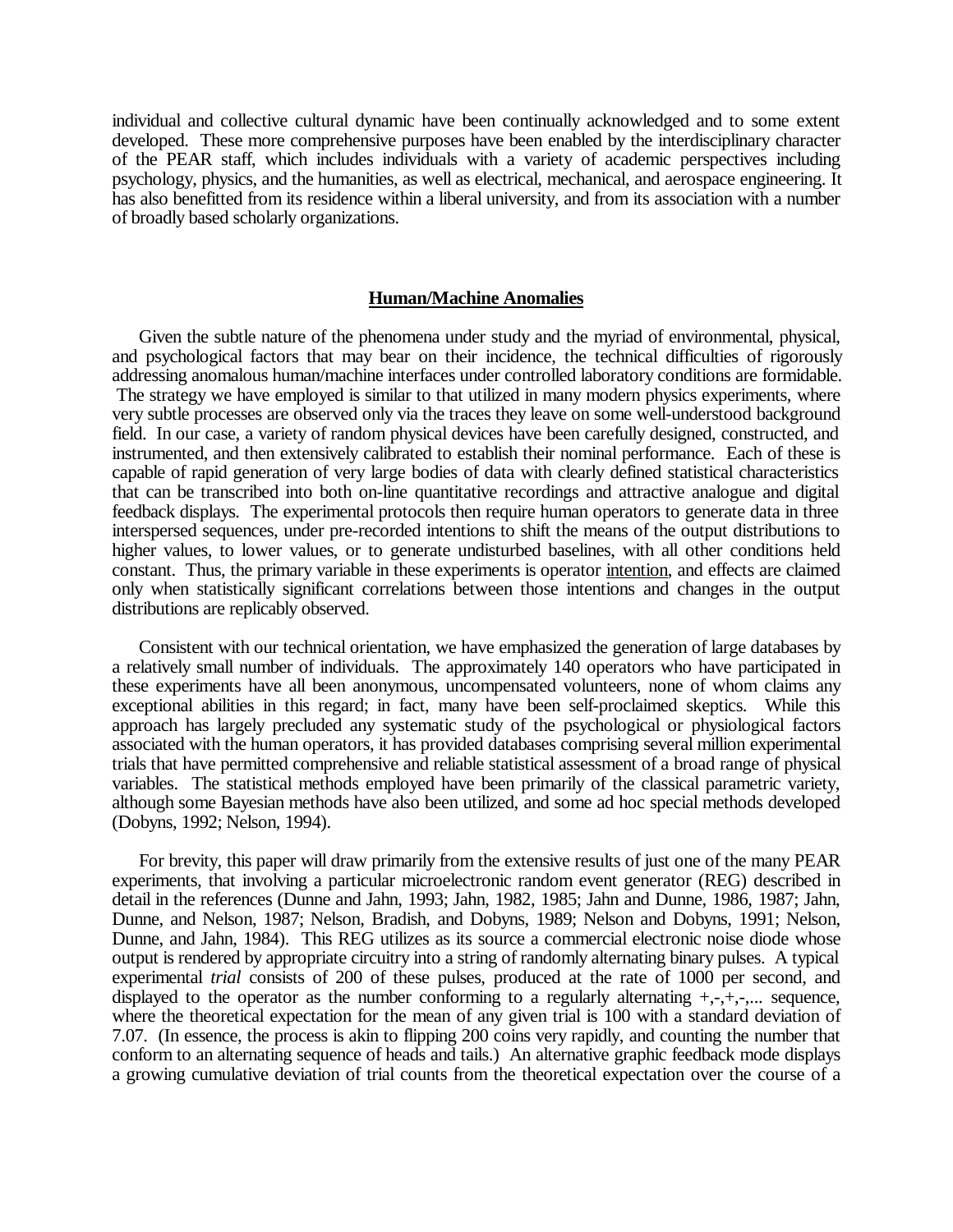*run*, defined as a sequence of 50, 100, or 1000 trials. A given run is usually produced automatically by a single button push, although a manual option is also available. A full *series*, which is the basic statistical unit for analysis of these experiments, consists of a pre-determined number of trials produced under the three intentions to generate high numbers, low numbers, or undisturbed baselines. Over the evolution of this experiment, various series lengths have been explored, ranging from 1000 to 5000 trials per intention.

 Clearly, the first question to be addressed is whether any evidence can indeed be found that human intention can actually affect the output of such a device. The initial results of one operator's efforts, consisting of 5000 trials (1 million samples) generated under each of these three intentions, are displayed in Figure 1 in the form of cumulative deviation graphs that serially compound the accumulated excess or deficiency of binary counts compared to the theoretical expectation. In this format, all three traces display the appropriate stochastic meandering to be expected from such a random process. However, while the baseline trace remains close to the theoretical expectation indicated by the solid central line, the high- and low-intention data accumulate small but systematic deviations from chance as the data compound, eventually exceeding the 5% statistical tail probability, indicated by the dashed parabolas, to achieve a composite effect unlikely by chance at  $p = 3x10<sup>-7</sup>$  (Jahn and Dunne, 1987; Jahn, Dunne, and Nelson, 1987).

This initial result raises a hierarchy of questions that have essentially defined the PEAR REG experimental program throughout, such as:

- a) With what consistency can this operator repeat the accomplishment?
- b) Can other operators achieve comparable results?
- c) To what degree do the results depend on various secondary parameters of the protocol?
- d) Are other structural details of the data observable and instructive?
- e) Is there any evidence indicating learning or decline effects?
- f) To what degree are the results dependent on the physical characteristics of the machine?
- g) To what degree do the results depend on the proximity of the operator to the machine, or the time of its operation?
- h) How do the combined efforts of more than one operator reinforce or reduce the effect?
- i) Are any gender-related disparities evident?
- j) Can any productive operator strategies be identified?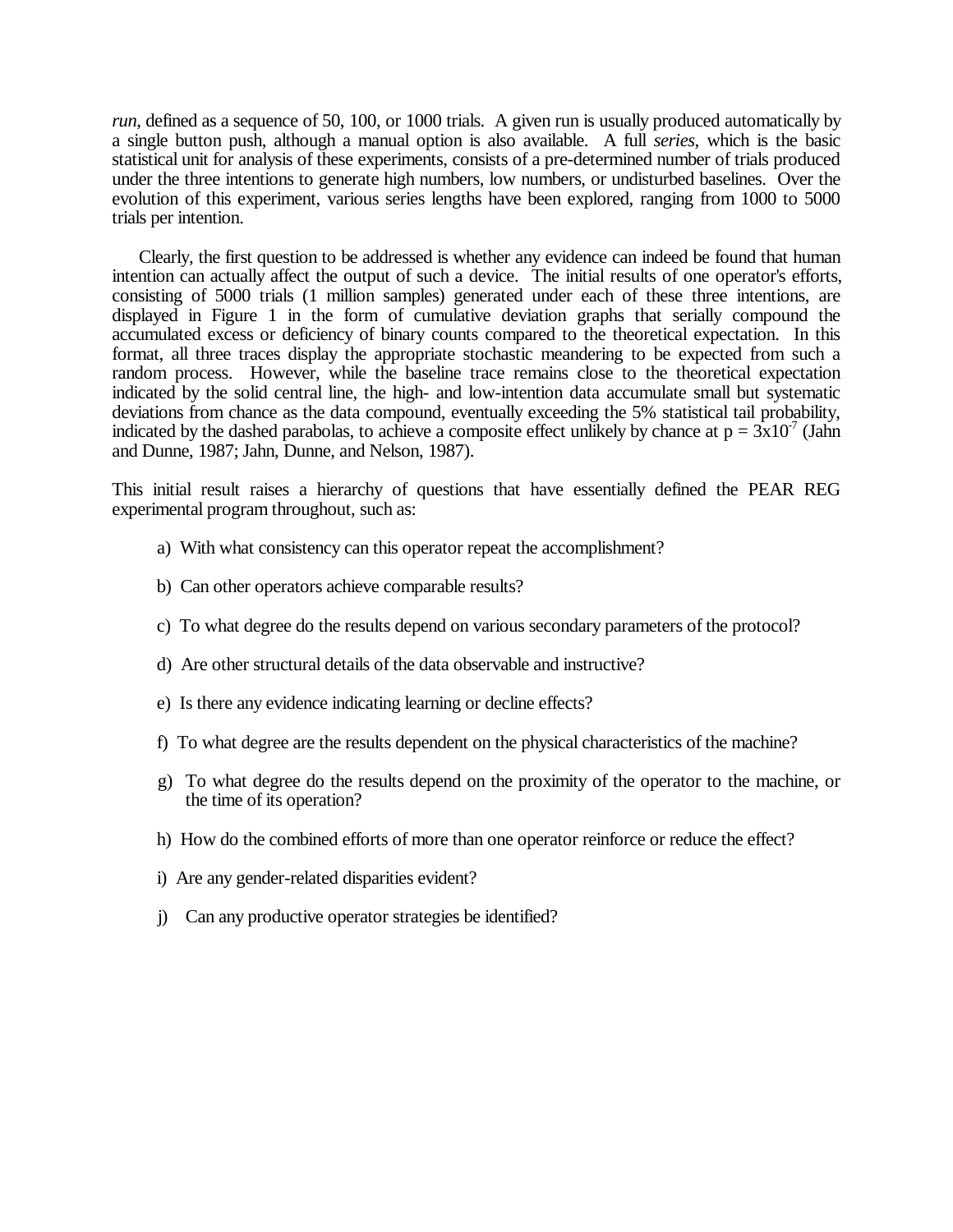

Figure 1: REG Cumulative Deviations from Theoretical Mean, Opr 10, First 5000 Trials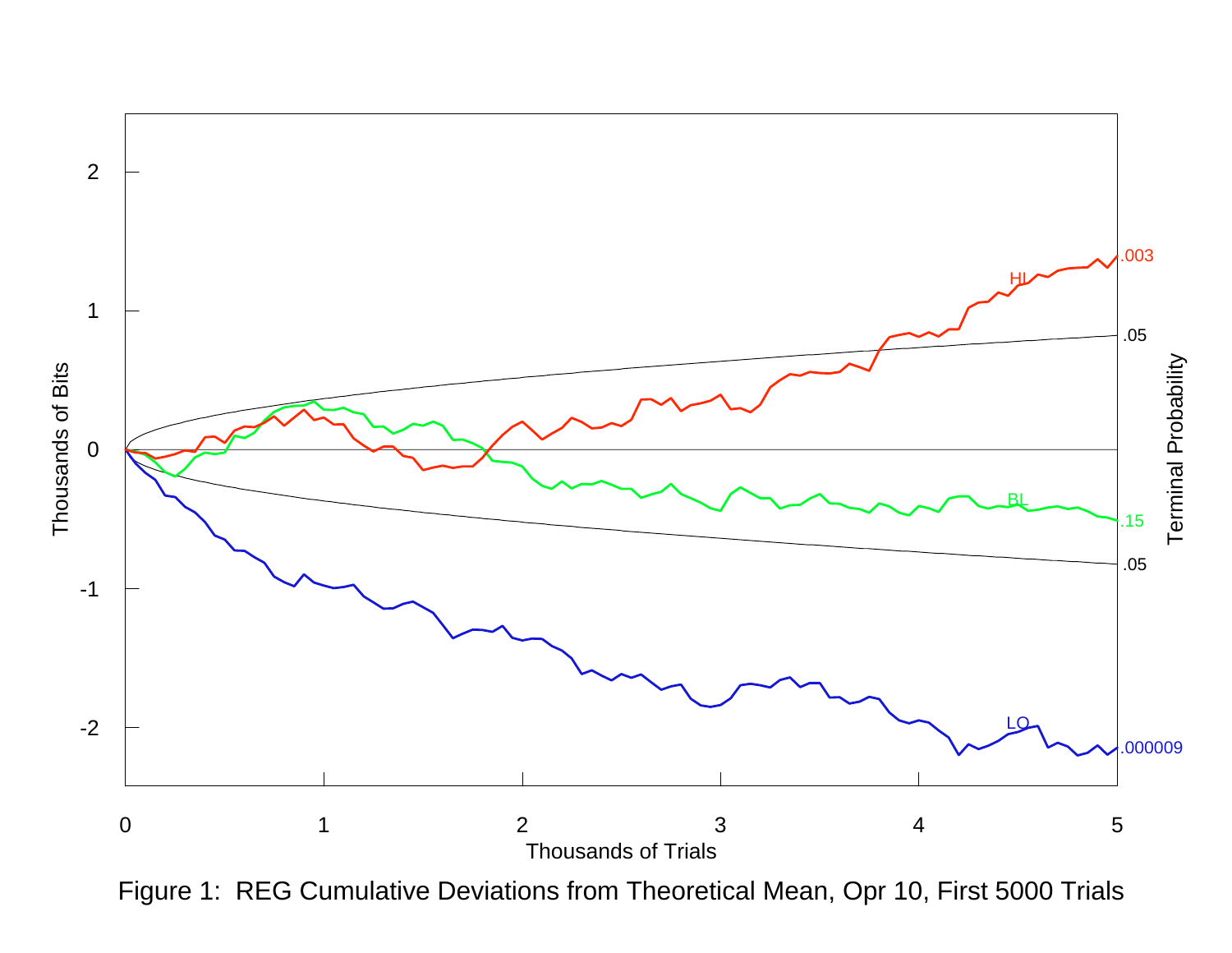k) Can similar anomalies arise in group applications?

The responses of the experimental results to such queries range from definitive to equivocal:

#### a) Consistency

 Figure 2 summarizes the results of all the data generated on this device by the same operator as reported in Figure 1 over a period of approximately twelve years, comprising 62 independent replications in the form of individual experimental series, and amounting to over 120,000 trials (24 million samples) per intention. Within the intrinsic statistical noise, these overall results indicate a modest but persistent achievement that is well beyond any reasonable chance expectation. Despite variations of many secondary protocol parameters, such as run length, mode of assignment of intention, manual versus automatic trial generation, or sampling rate, as well as the inevitable range of psychological moods and environmental conditions subsumed over so long a period, the intentional efforts display clear secular trends in the desired directions, while the baseline remains close to the theoretical expectation. The overall mean shifts are quite small: +0.095 in the high efforts and -0.666 in the low, but the replicability of these effects compound to highly unlikely chance probabilities of  $p =$  $2x10^{-6}$  for the high efforts,  $5x10^{-4}$  in the low, and  $10^{-8}$  for the composite effect in the direction of effort. Of the 62 series, 45 (73%) produce high-low splits in the direction of effort, ten (16%) of which exceed the  $p = 0.05$  probability criterion. The baselines, in contrast, seem almost too well behaved, with an overall mean of 99.994 ( $p = .244$ ) and none of the series means exceeding the 5% chance expectation, although some six or seven of them would be expected to do so by chance (Dunne and Jahn, 1993).

#### b) Other operators

 Over this same twelve-year period, 91 different operators generated a total of 522 series, comprising nearly 2.5 million trials, following the same basic protocol. While none of these have contributed databases as large as that of the operator represented in Figures 1 and 2, several have produced larger absolute effect sizes (mean shifts). Many others have demonstrated similar but lesser correlations. A few operators have produced results opposite to intention, and others show results statistically indistinguishable from chance. A large number of operators demonstrate better performance in one intention than in the other (usually in the high direction), and a few produce significantly distorted baselines. In several cases, individuals who show no strong overall correlations with intention are nonetheless found to respond in repeatable, individually characteristic fashions to deliberate variations in the secondary parameters of the experimental protocol (Nelson, Dunne, and Jahn, 1984; Dunne, Nelson, and Dobyns, 1988; Nelson and Dobyns, 1991). The internal replicability of several of the larger individual databases has led to the concept of operator "signatures" on this and similar experiments.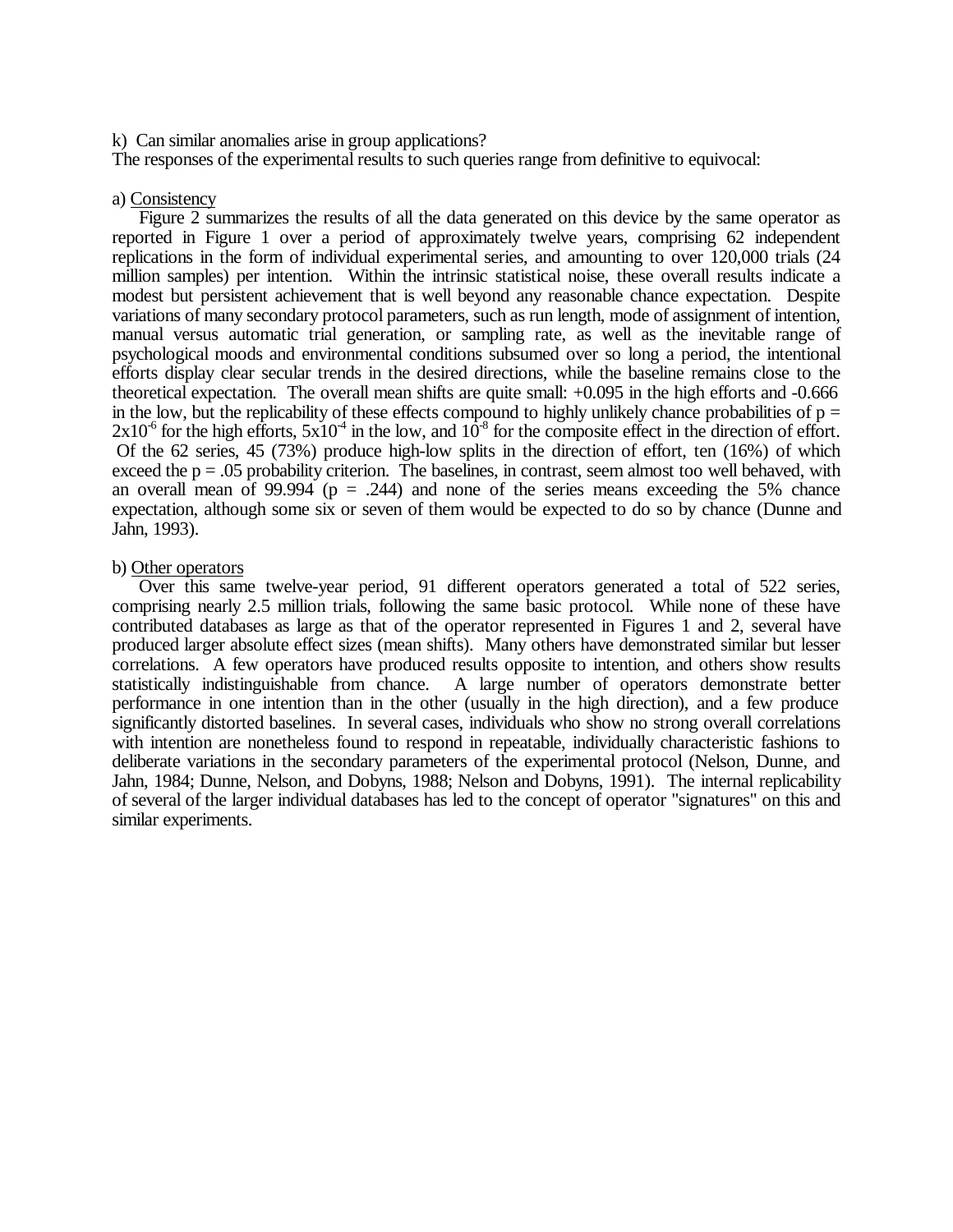

Figure 2: REG Cumulative Deviations from Theoretical Mean, Opr. 10, All Local Data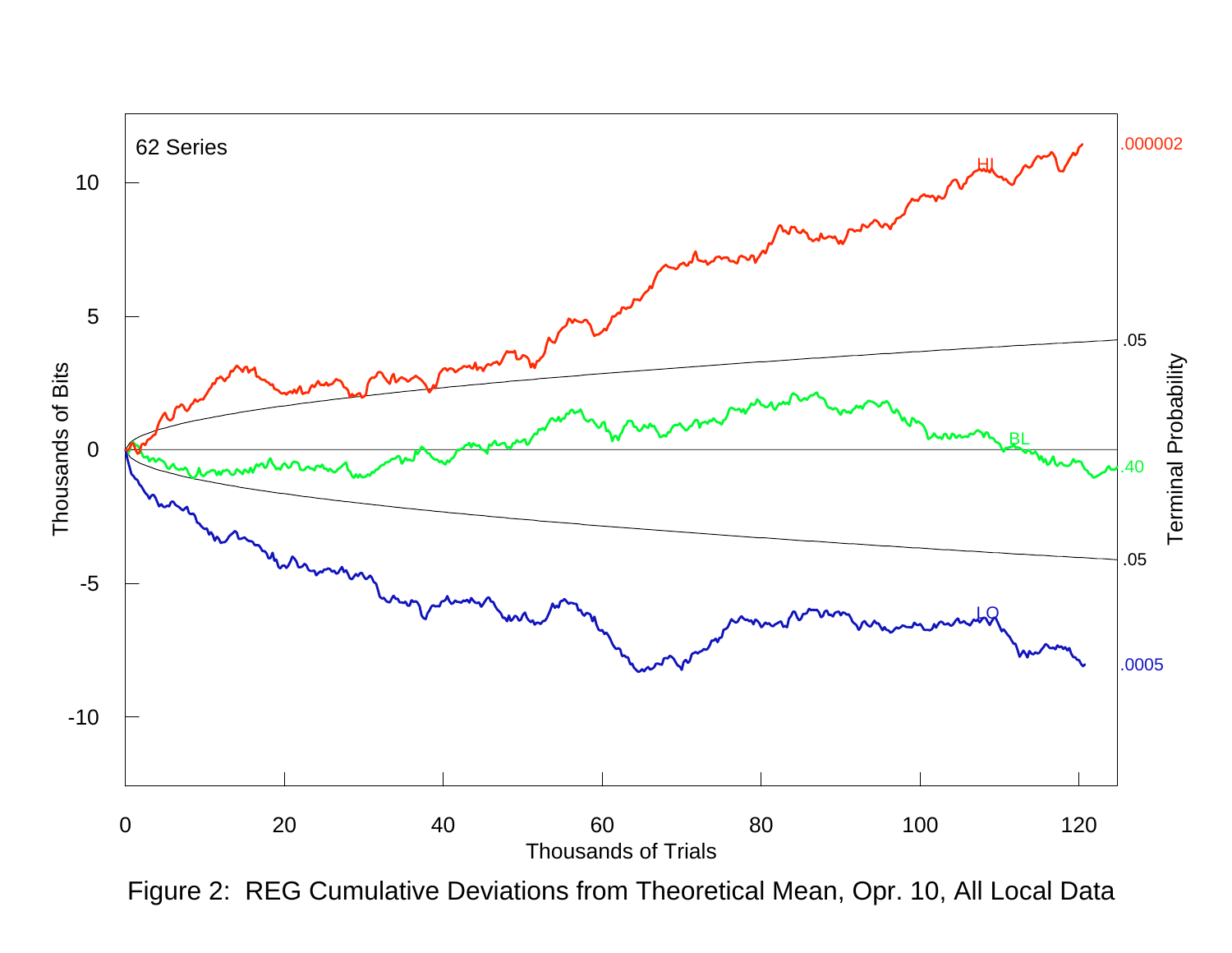#### c) Secondary parameters

 A comprehensive regression-based analysis of variance applied to the entire REG database confirms that the primary variable of operator intention is highly significant ( $p=5x10^{-4}$ ), but reveals no significant overall correlation with any of the other parameters explored (Nelson and Dobyns, 1991). The absolute effect sizes produced by all 91 operators are found to distribute normally, but with a displaced mean, with a majority of the participants contributing to the total effect (Dunne, Nelson, and Dobyns, 1988; Dunne and Jahn, 1993; Jahn, 1995). Despite all the variabilities among individual operators' performance, their combined results, presented in Figure 3, compound to a persuasive overall effect.

#### d) Statistical details

 The huge databases produced in the course of this and other PEAR experiments allow examination of longitudinal trends and internal data structures for other indications of consistent or repeatable patterns which may offer insights into the underlying physical nature of these consciousness-related anomalies. One such pattern emerges in the structure of the individual trial count populations that comprise the output distributions. In all cases where significant overall effects have been demonstrated, the proportional changes in the counts from their chance expectations are found to scale linearly with the difference between the count value and the theoretical mean. In the high-intention successes, a majority of the counts over 100 show clear excesses, while the lower numbered counts display similarly consistent deficits; in the low-intention successes, the reverse pattern prevails. As shown in Figure 4, these trends can be fit by significant first order linear regressions  $(Z_1)$ , with little higher order distortion  $(Z_2)$ , suggesting that the basic effects are analytically tantamount to small changes in the elemental binary probabilities underlying otherwise random distributions (Jahn, Dobyns, and Dunne, 1991). In cases where there is no effect, the count populations show no such regular patterns, but display random arrays of count excesses and deficits.

#### e) Series position effects

 Another informative indicator is the relative yields in sequential series produced by operators who generated five or more independent replications. Statistically significant tendencies are observed for operators to produce better scores over their first series, then to fall off in performance in their second and third series, and then to recover to some intermediate levels during their fourth, fifth, and subsequent series. No such trends appear in the calibration data, or in the baseline experimental data where the operator exerts no directional intention (Dunne et al, 1994). These series position patterns thus appear to be primarily psychological in origin, and may subsume the rudimentary "decline effects" frequently reported in the parapsychological literature. The apparent stabilization of effects following this early series transient period also suggests that their generation are not subject to the traditional learning curves observed in most cognitive processes.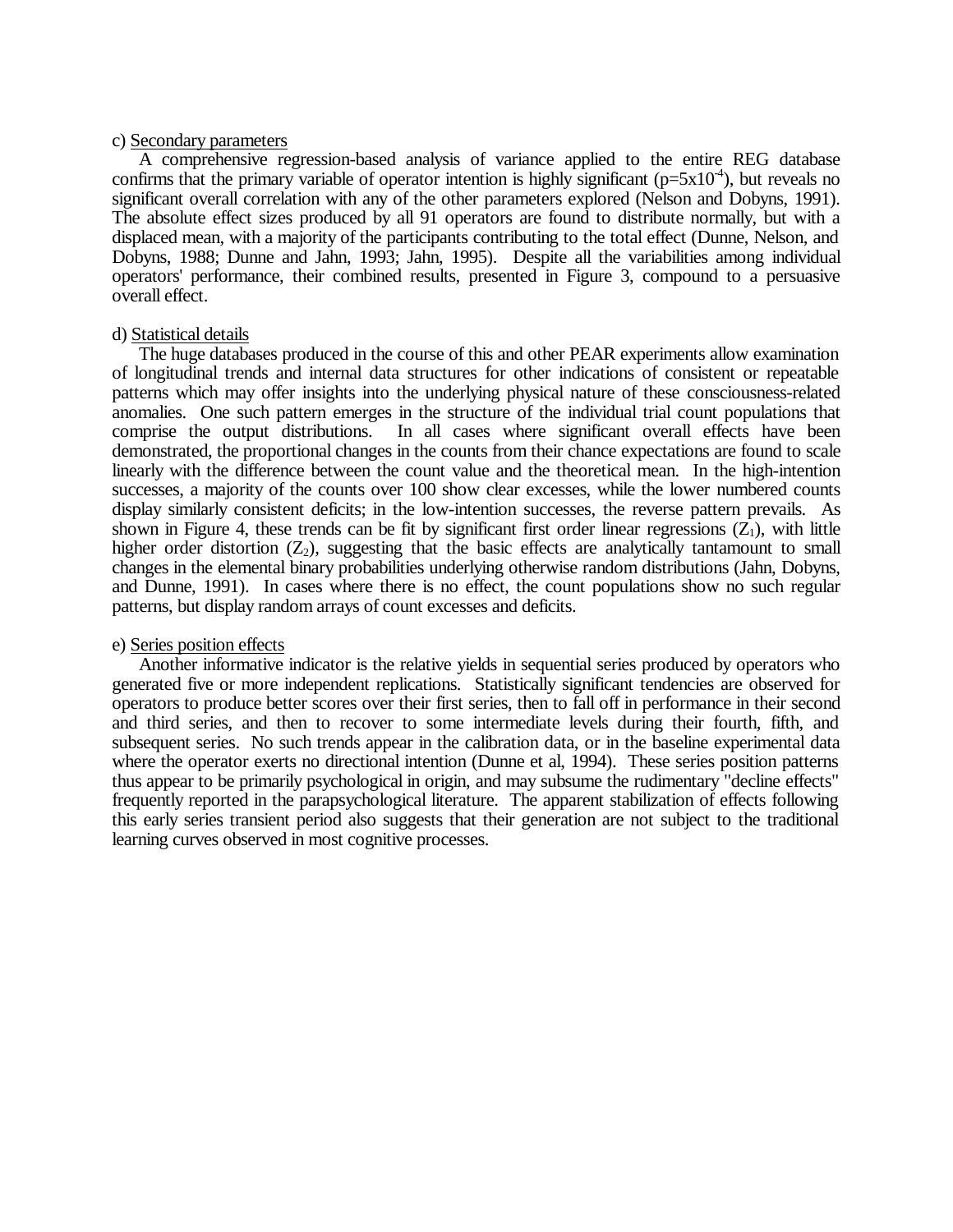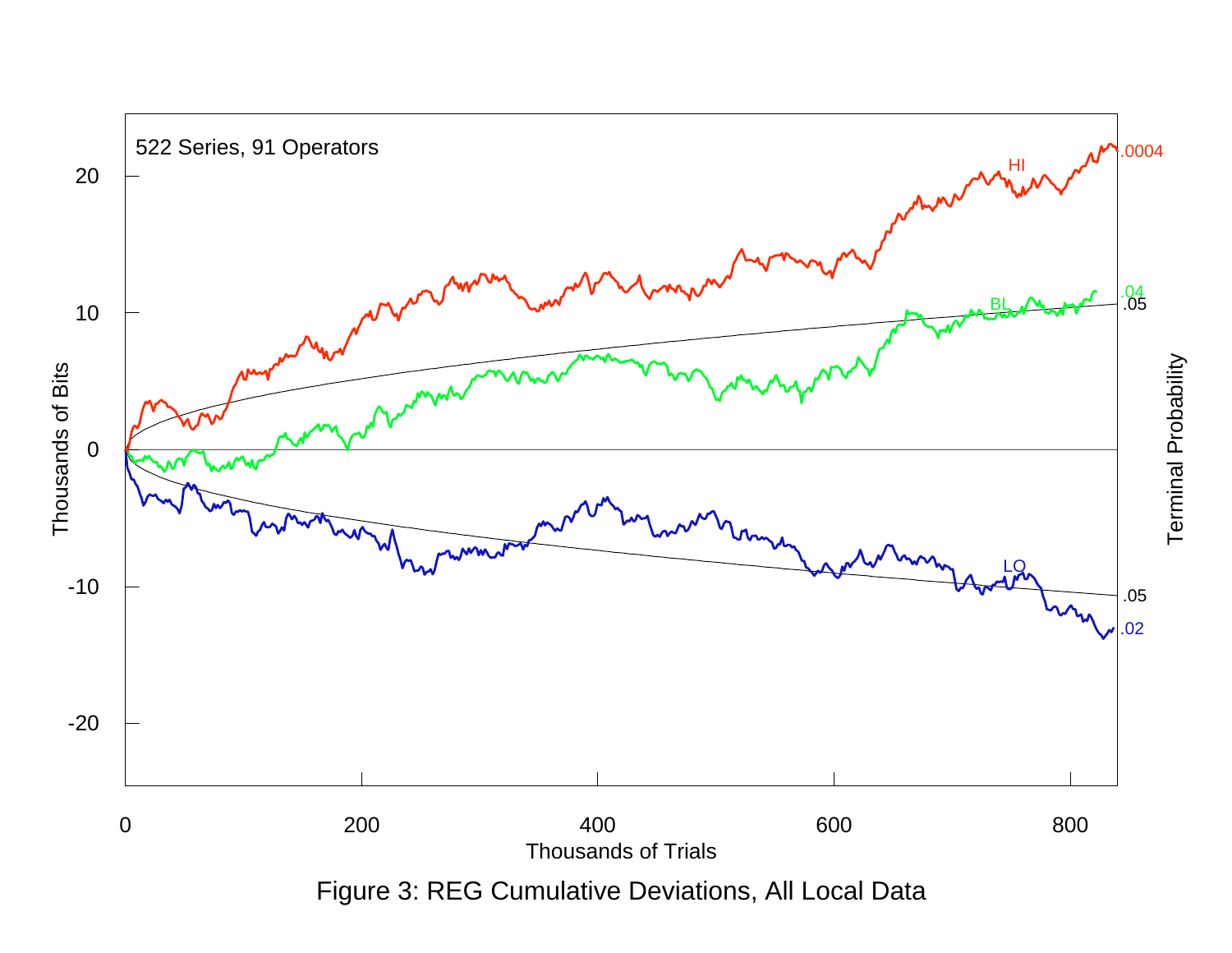#### f) Device dependence

 Although the phenomenon is clearly operator-dependent, it appears to be much less devicedependent. The REG noise source has been replaced with similar and different microelectronic units, with little effect on the character of the results. A hard-wired pseudorandom source also yielded significant correlations with operator intention, although results produced using a computer-generated pseudorandom algorithm have proven more ambiguous (Nelson and Dobyns, 1991). Even a largescale random mechanical cascade apparatus and a large linear pendulum display marginal but statistically significant operator-specific correlations with pre-stated intentions, of similar scale and character to those seen in the microelectronic REG (Dunne, Nelson, and Jahn, 1988; Nelson et al, 1994). Despite the fundamentally different random noise sources involved, individual operator results often show remarkably similar and enduring patterns of achievement across these experiments, along with similar count population and series position behaviors (Jahn, Dobyns, and Dunne, 1991; Dunne et al, 1994).

#### g) Distance and time dependence

 The dependence of such anomalous effects on the physical distance of the operator from the machine could be an important indicator of fundamental mechanism. In fact, no such dependence has been found over the dimensions available in the laboratory itself. More remarkably, these operator/machine aberrations continue to manifest in a substantial body of REG experiments wherein operators are physically separated from the devices by distances of up to several thousand miles. The results of some 396,000 trials per intention conducted under this "remote" protocol (Figure 5), wherein the device is run at prearranged times by staff members who remain blind to the operators' intentions, are very similar to those of the local experiments, including the scale of effect, the majority preference for the high-going intention rather than the low, and the statistically repeatable operator-specific patterns of achievement. Over these global distances, no statistically functional dependence on the degree of separation has been found (Nelson and Dobyns, 1991; Dunne and Jahn, 1992).

 Even more provocative is a subset of this remote REG database, comprising some 87,000 trials per intention, in which the operators were actively addressing their intentions to the machine's operation at times other than those at which the data were actually generated. Such "off-time" experiments have ranged from 73 hours before to 336 hours after machine operation, and display a similar scale and character of anomalous results to that of the locally generated data, including series position effects and count population distortions. In fact, as can be seen in Figure 6, the overall effect size in the highintention efforts in these "off-time" remote experiments is twice as large as that in the "on-time" remote data, although this difference is not statistically significant due to the smaller size of the off-time database (Dunne and Jahn, 1992). As with the distance separations, no dependence of the yield on the magnitude of the temporal separations is observed. Comparable remote and off-time results have also been demonstrated on the random mechanical cascade and the pendulum experiments (Dunne, Nelson, and Jahn, 1988; Nelson et al, 1994).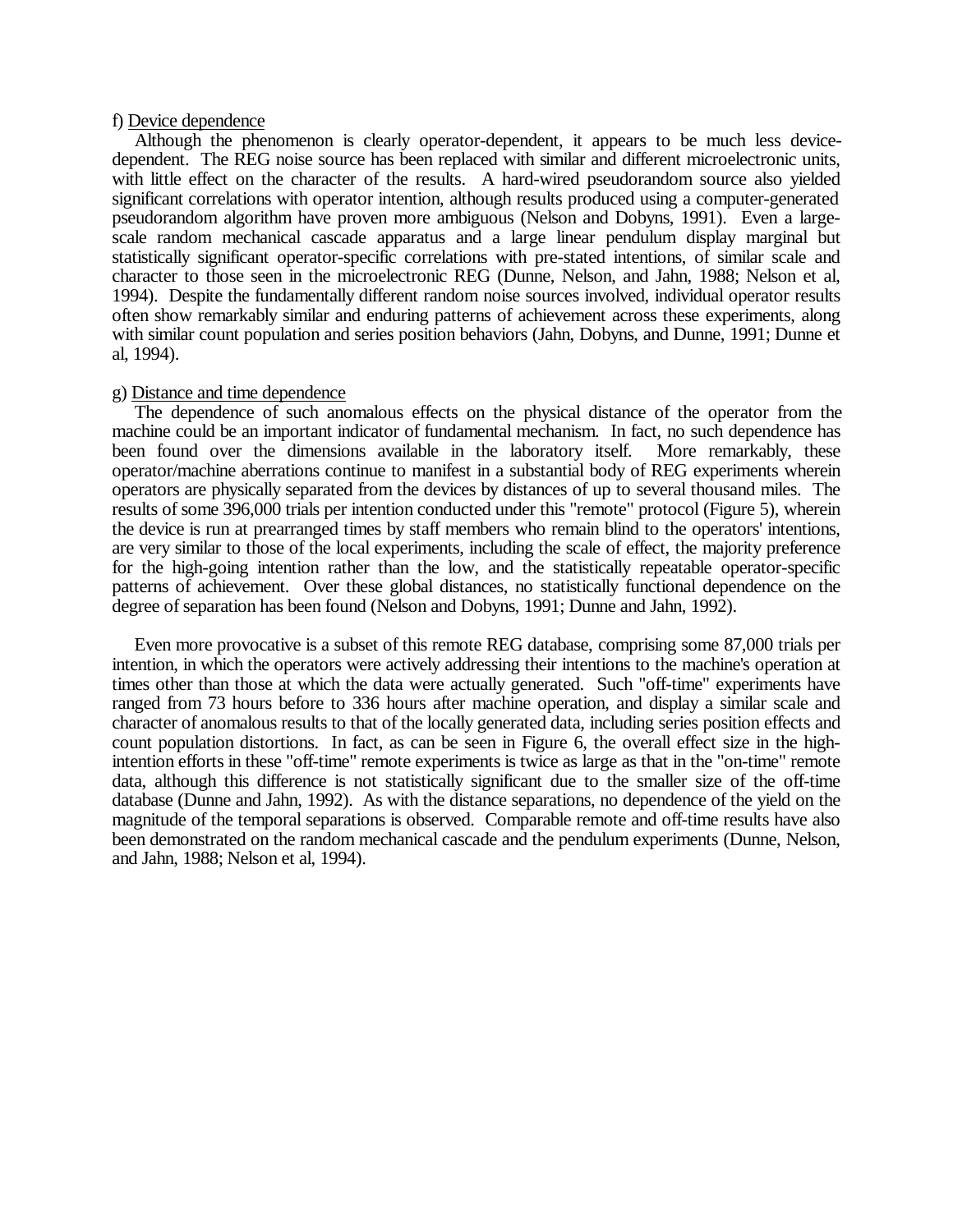

Figure 4: REG Proportional Count Deviations, All Local Data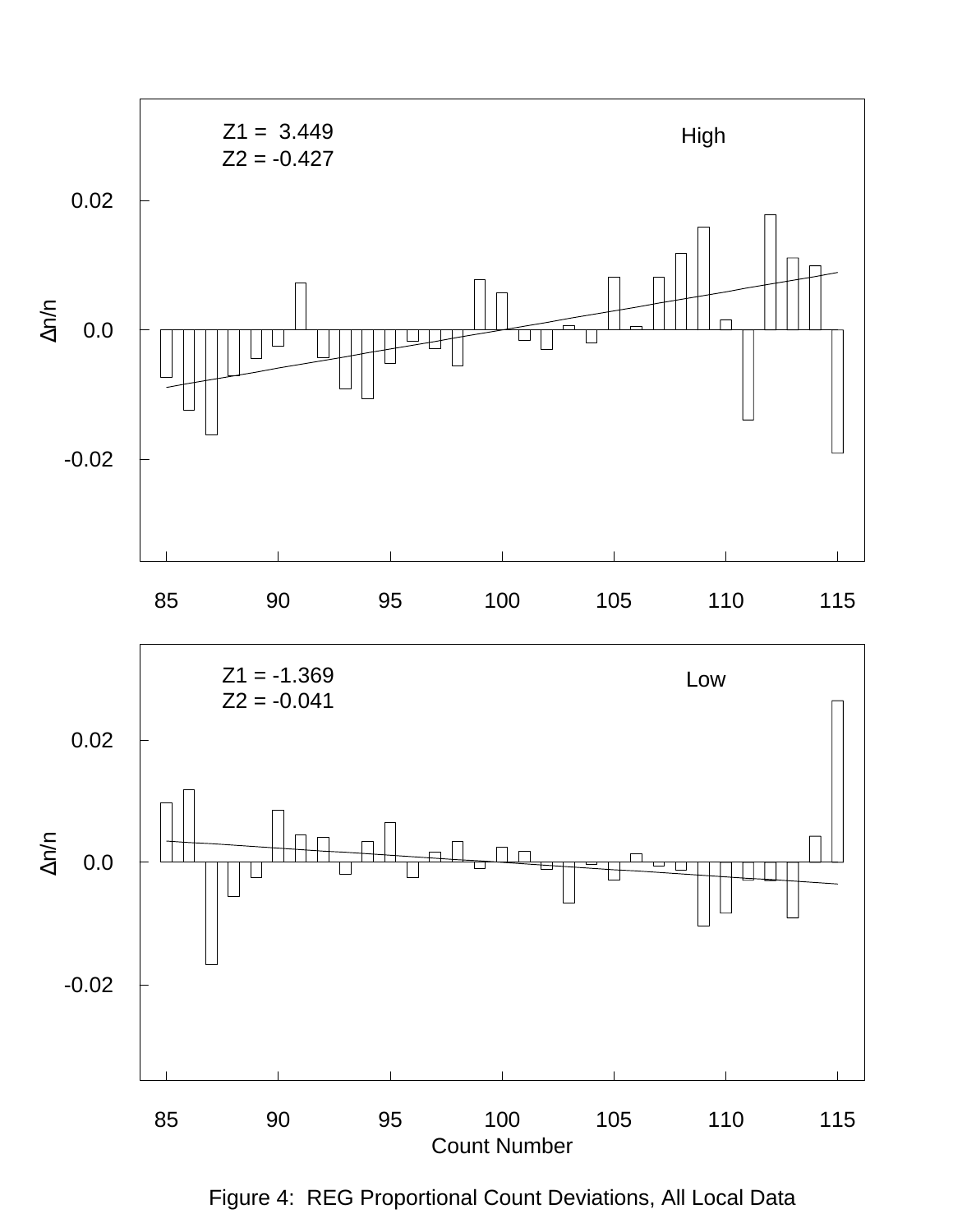#### h) Co-operator effects

 Given the individuality of the operator effects, logical questions arise about combinations of operators. In another ongoing experiment, the combined efforts of two operators, each of whom has previously established an individual pattern of achievement, are being studied for evidence of superposition or reinforcement of the individual effects. While this database is so far much less extensive than that of the single operators, some general characteristics can already be identified. For example, it appears that anomalous co-operator results occur with similar frequency to those of the individual efforts, but in replicable patterns unique to the particular operator pair, rather than in any simple combinations of the individual achievement patterns. The overall results of some 85,500 trials per intention generated by 15 co-operator pairs under this protocol are statistically indistinguishable from those of the single operators, although the effect sizes are actually slightly larger.

Of considerably more interest, however, is a significant correlation with the combinations of operator gender. Namely, the results produced by eight same-sex pairs are opposite to intention in both directions of effort, while those of seven opposite-sex pairs are significantly positive in both directions of effort, with an average effect size nearly four times larger than that of the single operators. Four opposite-sex "bonded" couples produced even more striking results, with an average effect size twice that of the unbonded opposite-sex pairs, and nearly six times that of the same eight individuals operating alone (Figure 7). In addition to this unanticipated correlation with gender, the opposite sex co-operator data also display better symmetry in the scales of the high and low-going efforts, compared to the asymmetrical results typical of the single operator databases (Dunne, 1991).

#### i) Male/female disparities

 These gender-specific cooperator results prompted a comprehensive re-evaluation of all single operator data to assess the relative individual performances of the male and female operators. Although the composite REG database of the 41 female operators shows a stronger overall yield than that of the 50 males, this was found to be primarily attributable to the contributions of three highly successful female operators. On an operator by operator basis, however, only 34% of the females succeeded in separating the high and low efforts in the desired direction, compared with 66% of the males, a highly significant difference, with a probability against chance of  $7x10^{-4}$ . The females also display a tendency to produce high-going baselines, with 68% of them generating means greater than the theoretical expectation, compared with only 52% of the male operators. On average, the females produced larger databases with larger effect sizes than the males, but their data are much less symmetrical and considerably less correlated with their stated intentions. Similar gender distinctions are observed in the remote REG data, as well as in the local and remote data produced on the random mechanical cascade and pendulum devices. Thus, it would appear that the bulk of the high-low asymmetry observed in the composite databases is gender driven (Dunne, 1995).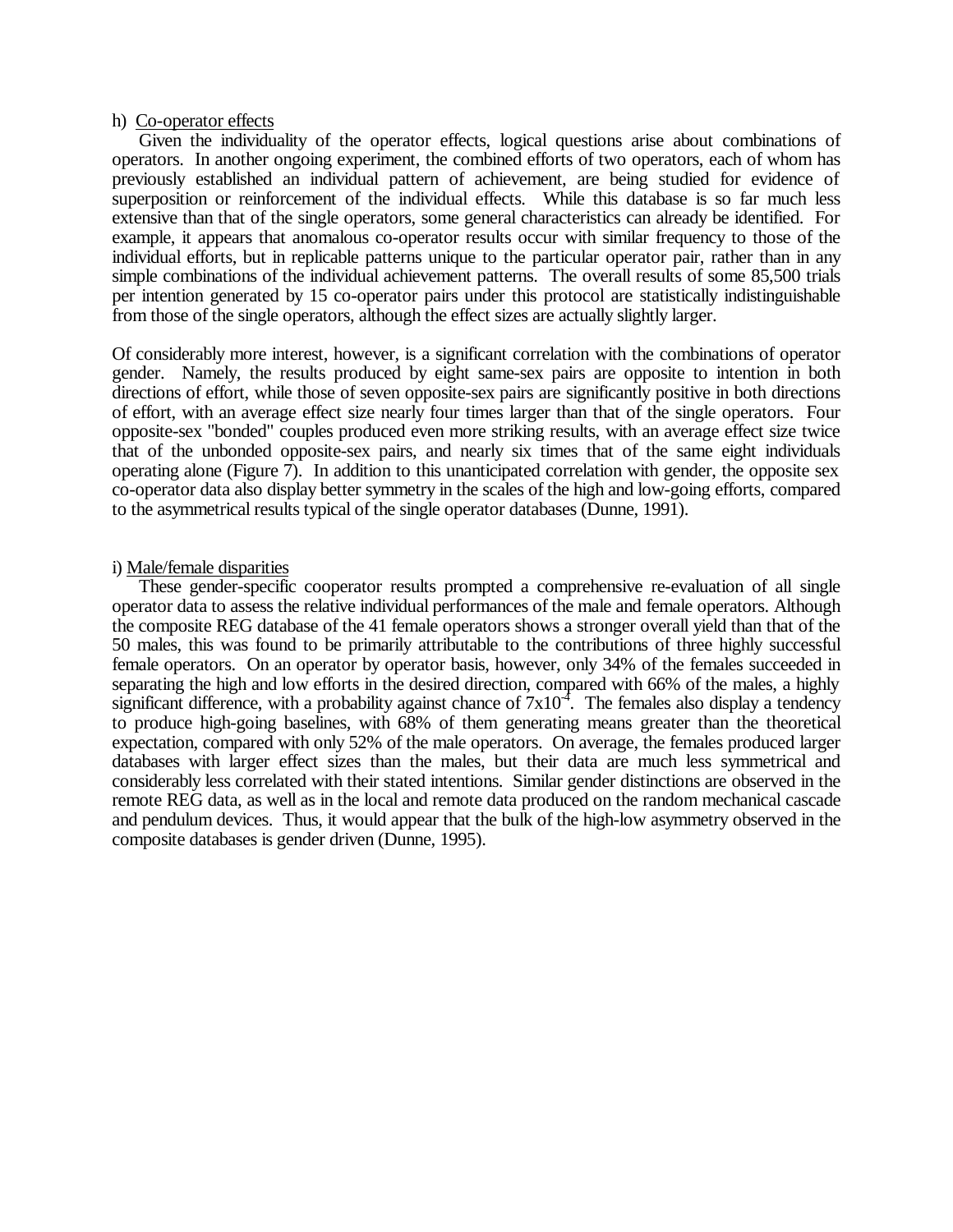

Figure 5: REG Cumulative Deviations from Theoretical Mean, All Remote Data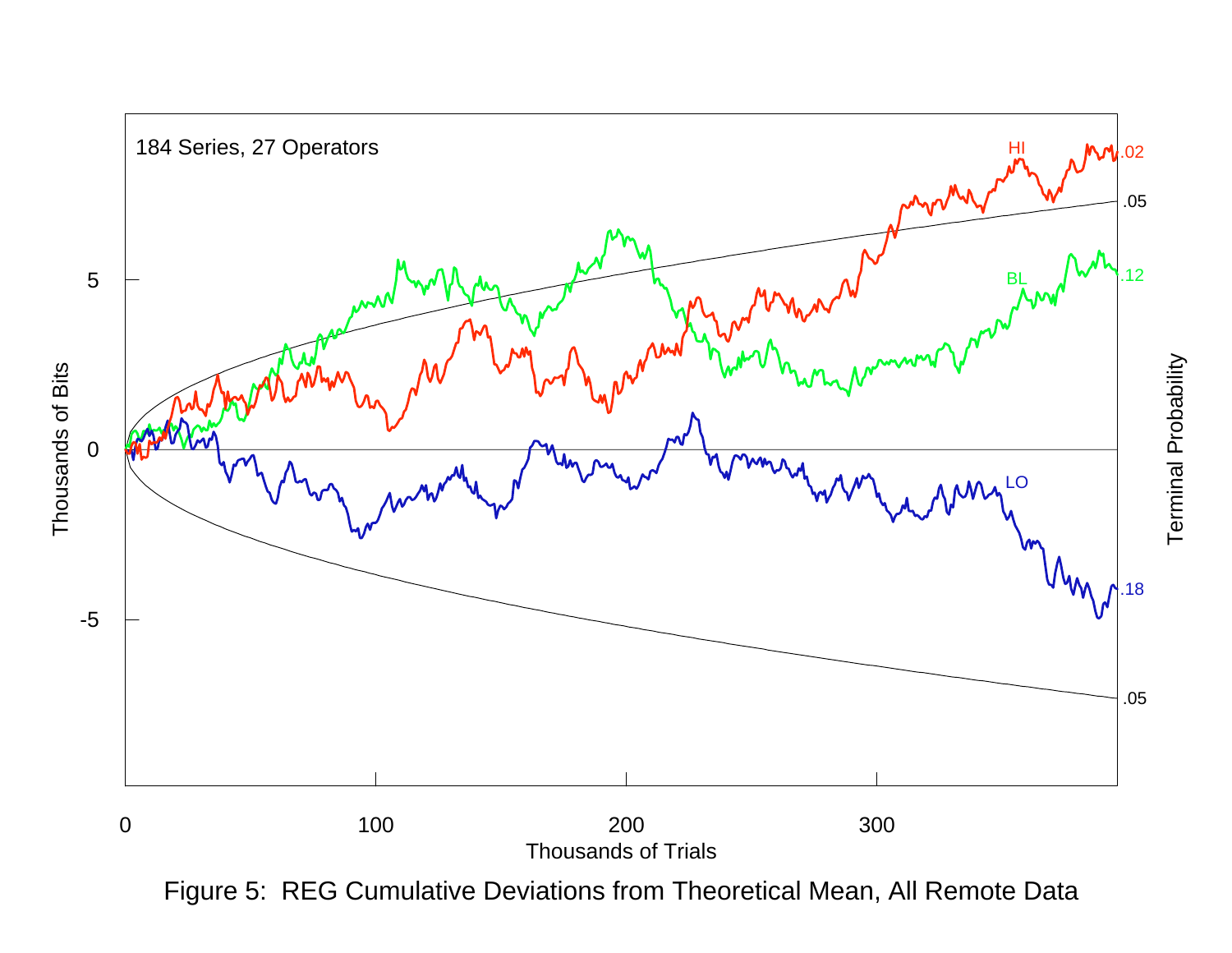

Figure 6: Effect Sizes in Local and Remote REG Experiments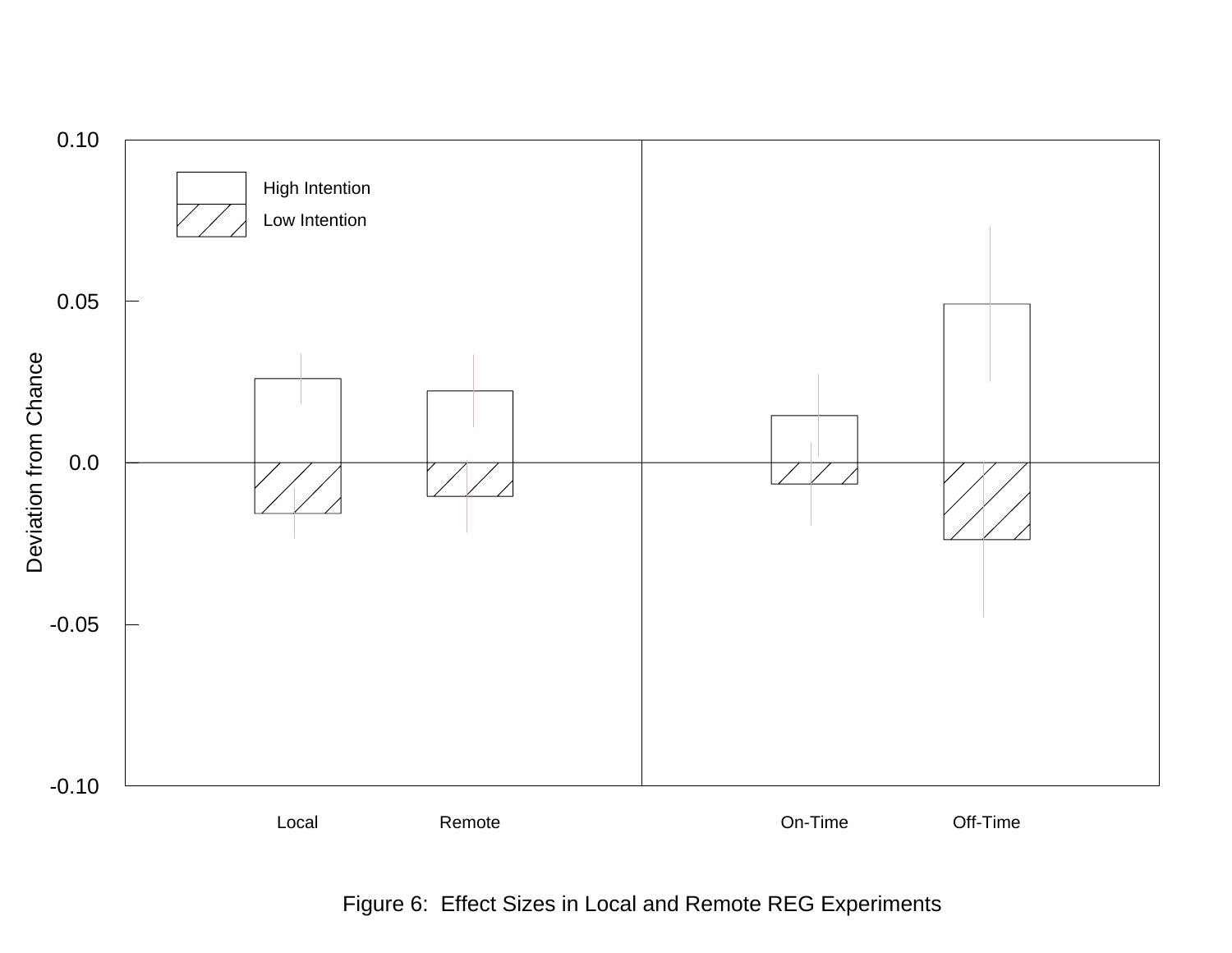#### j) Operator strategy

 Although we have not undertaken systematic assessment of any of the multitude of potentially relevant psychological parameters characterizing the operators who have generated these effects, on the basis of informal discussions, casual observations of their styles, occasional remarks they record in the experimental logbooks, and our own experiences as operators, it is clear that individual strategies vary widely. Some operators invoke meditation or visualization techniques or attempt to identify with the device or process in some transpersonal context; others deploy more assertive or competitive strategies. Some concentrate intently on the process; others are more passive, maintaining only diffuse attention to the machine and diverting their immediate focus to some other activity, such as glancing through a magazine, or even dozing. We find little pattern of correlation of such strategies with achievement. Rather, it appears that the operational styles are also operator-specific, and often transitory; what works well for one does not necessarily help another, and what works on one occasion may fail on the next. If there is any commonality to be found in this diversity of strategy, it would be that most effective operators tend to speak of the devices in frankly anthropomorphic terms, and to associate successful performance with the establishment of some form of bond or resonance with the device, or with some self-sacrificial immersion in the machine operation.

#### k) Group applications

 The co-operator effects suggest further extension of the REG experiments into larger group environments such as professional symposia, business meetings, ritual assemblies, or sporting events. For this purpose, a portable random event generator with software to index and record continuous sequences of data in field situations have been deployed in several venues, each of which subdivides naturally into temporal units, such as sessions, presentations, or days. Statistical assessment of examples drawn from ten applications, appropriately corrected for multiple analysis, shows a number of individually significant segments whose collective probability against chance occurrence is  $2x10<sup>-4</sup>$ . Interpretation of these "FieldREG" findings remains speculative at this point, but logbook notes and anecdotal reports from participants suggest that high degrees of attention, intellectual cohesiveness, shared emotion, or other coherent qualities of the groups tend to correlate with statistically unusual deviations from theoretical expectation in the data sequences. Of perhaps even greater import is the feature that in virtually all of these deployments the participants were addressing no conscious attention to the REG unit, and in many cases were unaware of its existence. This clearly raises questions about the role of deliberate intention in such interactions, and may implicate more fundamental aspects of consciousness than heretofore considered (Nelson et al, 1995).

 Taken in ensemble, these myriad results of the human/machine experiments and analyses clearly testify to a subtle but proactive role for consciousness in the behavior of random physical systems. Although the absolute size of the effects is very small -- equivalent to the correlated inversion of a few bits per ten thousand in the random strings -- the associated shifts of the distribution means for databases of this size are not only well beyond chance expectation, they are also well beyond the tolerance of many modern engineering control and information management systems. Not least of all, they are also considerably larger than many of the established effects that form the basis of modern physical theories.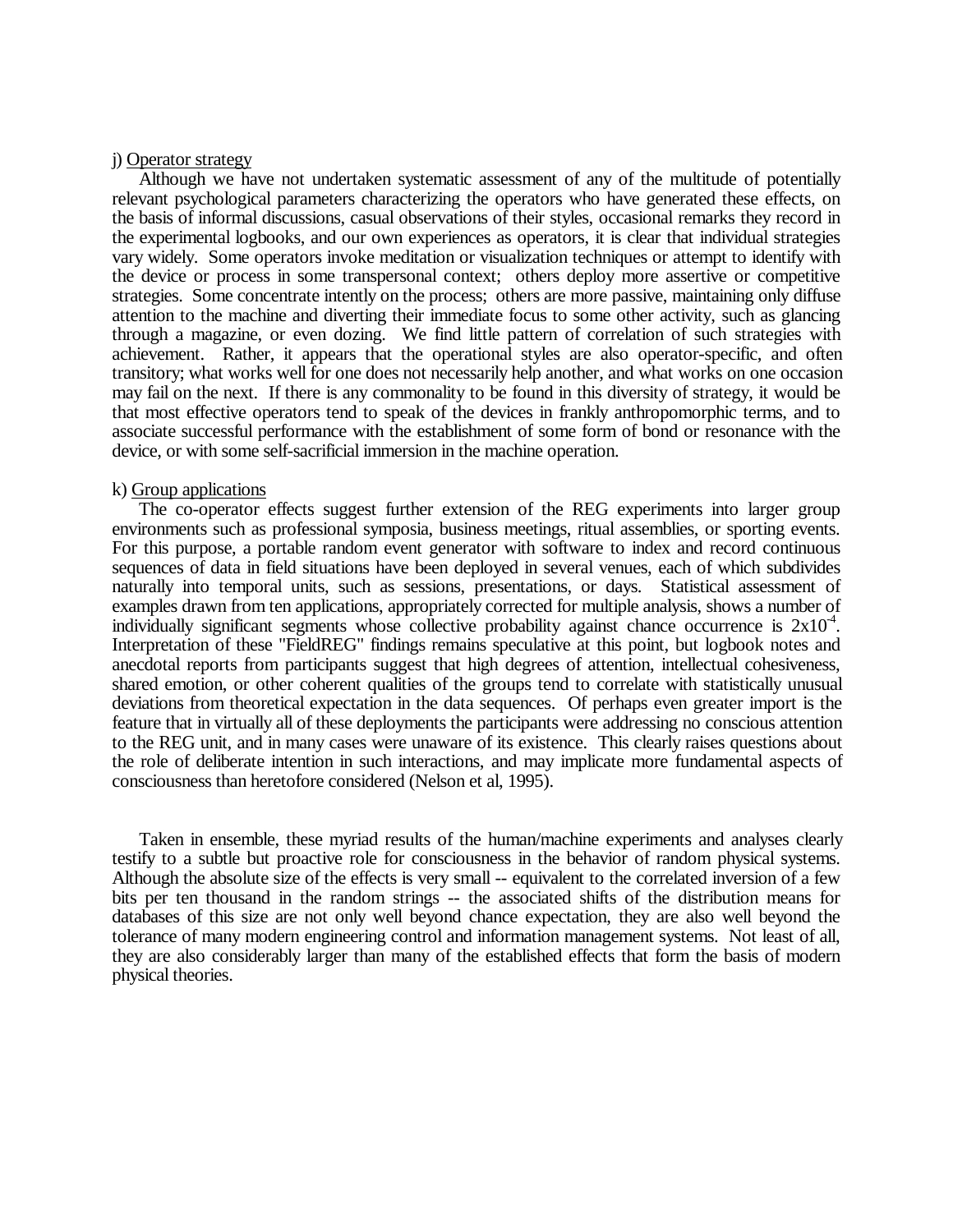![](_page_18_Figure_0.jpeg)

Figure 7: Effect Sizes in Co-Operator REG Experiments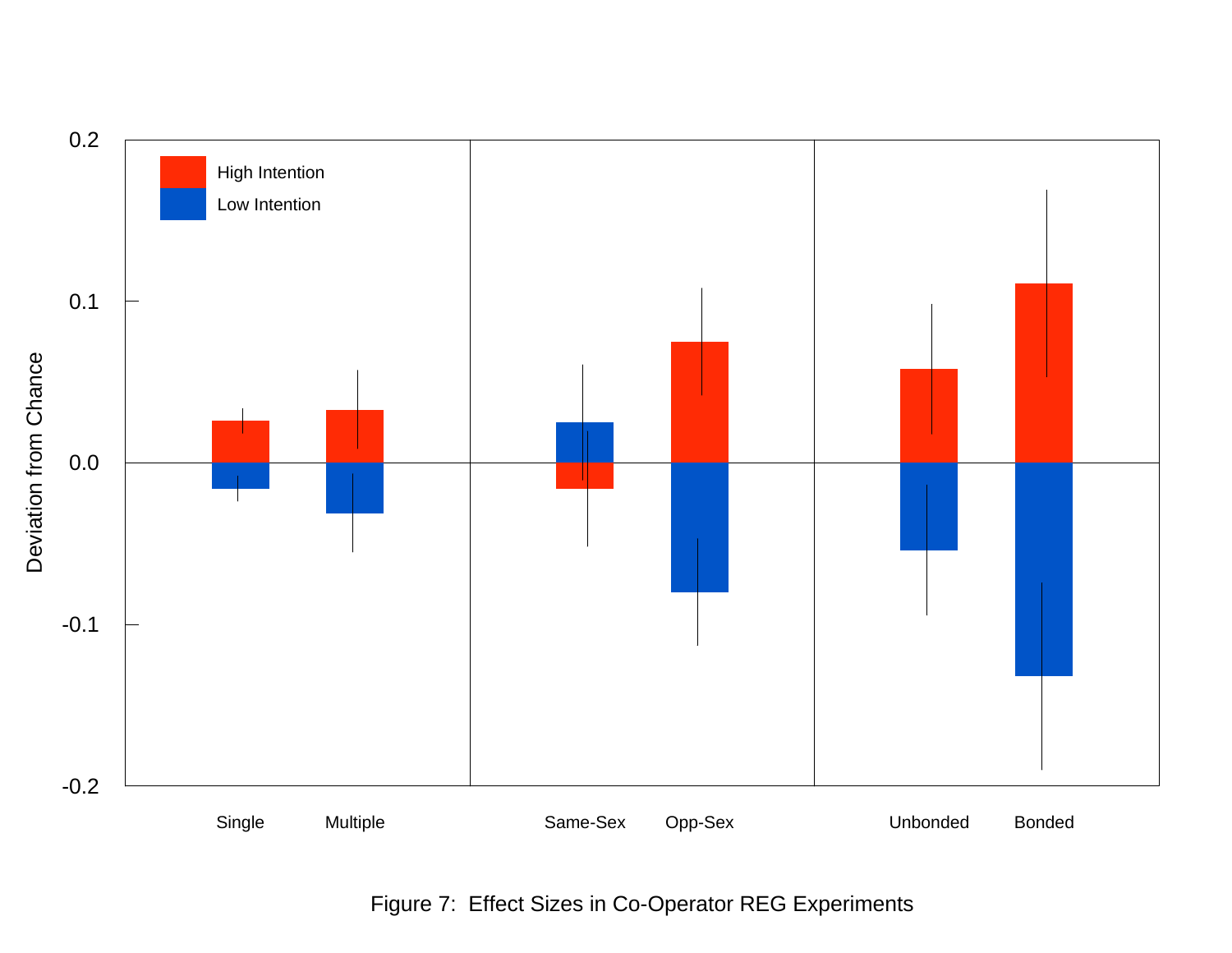#### **Remote Perception Experiments**

 The second major component of the PEAR program addresses a phenomenon termed remote perception. In this class of experiment, the "target" is not a physical device or process in a laboratory environment, but a physical scene at some remote geographical location; the goal of the human participant is not to insert information into the target, but to extract information from it, by anomalous means. Two participants are involved in the basic protocol. One, the "agent," is physically present at the randomly selected target location and is immersed cognitively and emotionally in the scene. The agent's impressions are recorded photographically and in a verbal narrative that is subsequently rendered onto a standard check sheet. The other participant, the "percipient," located many miles from the scene and with no prior knowledge of it, attempts to perceive aspects of its ambiance and detail, and then records those impressions in a free-response narrative or sketch, and on the same standard check form. The agent and percipient check sheets are subsequently digitized, and their degree of consonance scored numerically by a variety of algorithms. The results, indicative of the amount of anomalous information acquisition, can then be arrayed in quantitative statistical formats similar to those used in the human/machine experiments.

 Although we have collected data from several hundred such remote perception trials, the primary focus of our efforts has been the development of incisive analytical techniques to quantify the anomalous information acquired in these experiments and to guide the design of more effective experimental protocols. All of the methods employed ultimately yield distributions of perception scores that can be compared with empirical chance distributions for the same scoring recipes. As sketched in Figure 8, both score distributions correspond closely enough to Gaussian forms to allow parametric statistical evaluation of the mean shifts and higher moments, much as in the human/machine experiments. Despite the smaller size of the remote perception database, the statistical significance of the mean shifts of the score distributions are considerable greater than for the human/machine experiments, with probabilities against chance ranging from  $10^{-6}$  to  $10^{-12}$ , depending on the particular data subset and scoring method employed (Jahn, Dunne, and Jahn, 1980; Dunne, Jahn, and Nelson, 1983; Jahn and Dunne, 1987; Jahn, Dunne, and Nelson, 1987; Dunne, Dobyns, and Intner, 1989).

 The remote perception data do not appear to display the same gender-related biases as the human/machine experiments; if anything, the female percipients achieve slightly better scores on average than the males, although the differences are statistically minute. However, the structural details of these remote perception results are qualitatively quite similar to those of the human/machine data, and the effect sizes are again statistically independent of the distance between the percipient and the target, up to ranges of several thousand miles. They are also independent of the time interval between the perception effort and the agent's immersion in the target, up to several days before or after. The score frequency distributions again display significant linear trends, suggestive of a slight but uniform improvement in the statistical likelihood of the percipients' proper identification of each of the target descriptors beyond their normal chance occurrence (Jahn, Dobyns, and Dunne, 1991). Such similarities in the results of the superficially dissimilar human/machine and remote perception experiments suggest that both draw from some common underlying mechanism rooted in the essence of information exchange between consciousness and its physical environment.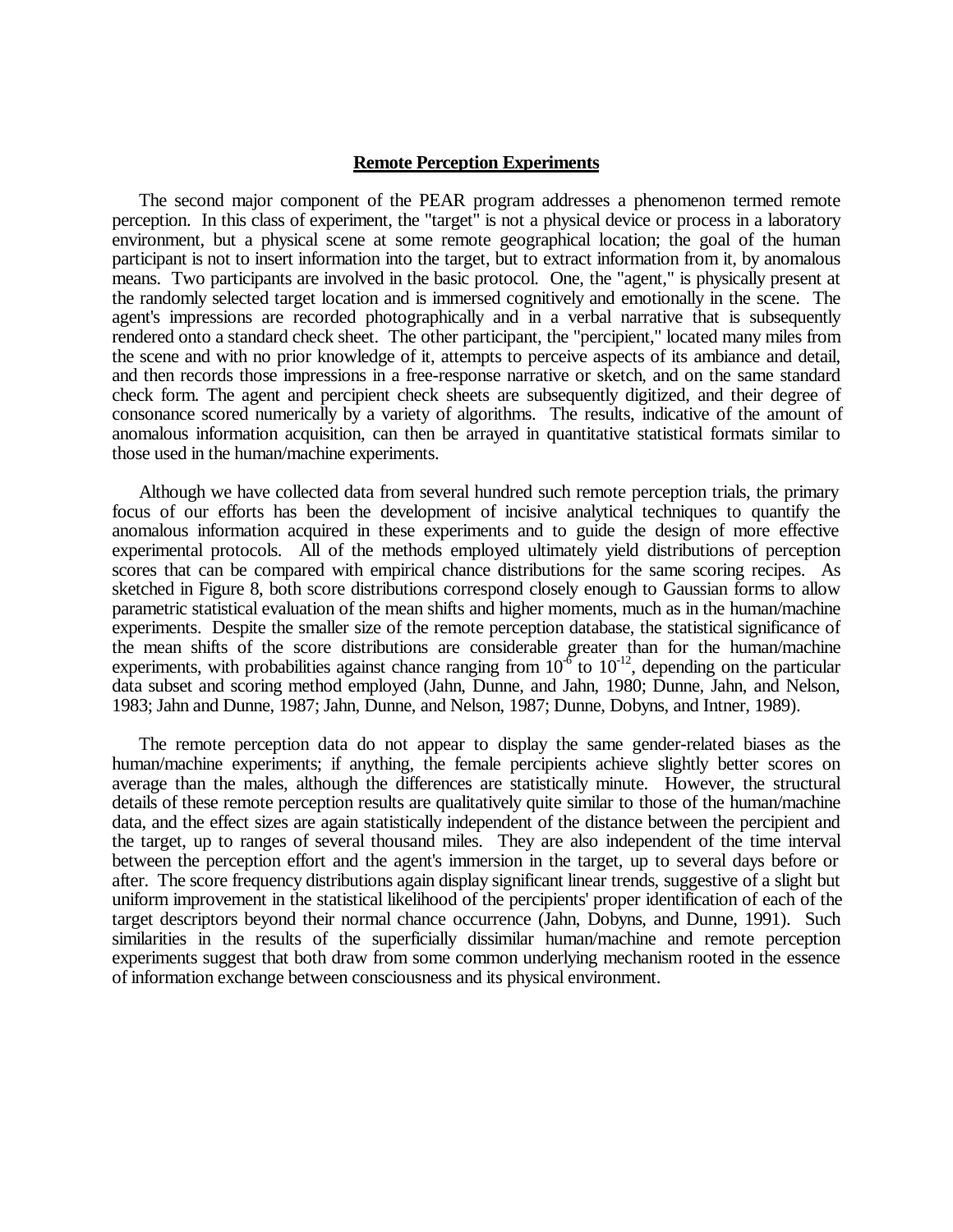#### **Theoretical Modeling**

 Any attempt to set forth a theoretical model to complement such experimental data in a traditional scientific dialogue is an awesome epistemological task. Not only are the empirical effects keenly anomalous in the present scientific framework, but in their demonstrably participant-specific characteristics they clearly involve important subjective parameters not readily accommodated by scientific language, let alone by scientific formalism. Beyond this, the results are inescapably hyperstatistical, i.e., they involve a folding of the personal and collective statistical variations in participants' anomalous and normal performances with the statistical behavior of the physical systems. By way of further complication, the series position sensitivity of the results, along with the lack of superposability of individual operator effects demonstrated in the co-operator experiments and FieldREG applications, imply strong non-linearities in the underlying mechanisms. And finally, the demonstrated lack of dependence of the phenomena on distance and time must strain any model rooted in classical physical theory. Our problem is to capture the essence of this spectrum of anomalous characteristics in some generically applicable model.

Before attempting this, it might behoove us to reflect a bit on the evolution of scientific conceptualization of physical experience. Most early science, from the Egyptians and Greeks through the Renaissance and Enlightenment, tended to focus on the behavior of tangible *substance*, its gross mechanics, chemistry, and physical properties. Midway through the 19th Century and well into the 20th, the concept of *energy*, of many forms -- mechanical, electrical, thermal, chemical, nuclear, etc. - became more central to scientific and technological endeavor. Most recently, over the past few decades, a third physical currency, *information*, has taken center stage and clearly will dominate basic science and its applications over the foreseeable future. Superficially, these three physical domains of substance, energy, and information might seem to be quite distinct, but in point of fact, they are demonstrably fungible, with immense consequences. Einstein's identification of the transmutability of matter and energy in the nuclear realm has impelled much of 20th century physics, and the technological, political, and sociological implications thereof can hardly be overstated. Less well celebrated at present, but also clearly demonstrable, is a similar transmutability of energy into information, and vice versa, as manifested in chemical bonding, statistical thermodynamics, and basic information theory. Although this equivalence is somewhat more subtle, it well may drive much of 21st century science and many arenas of its application.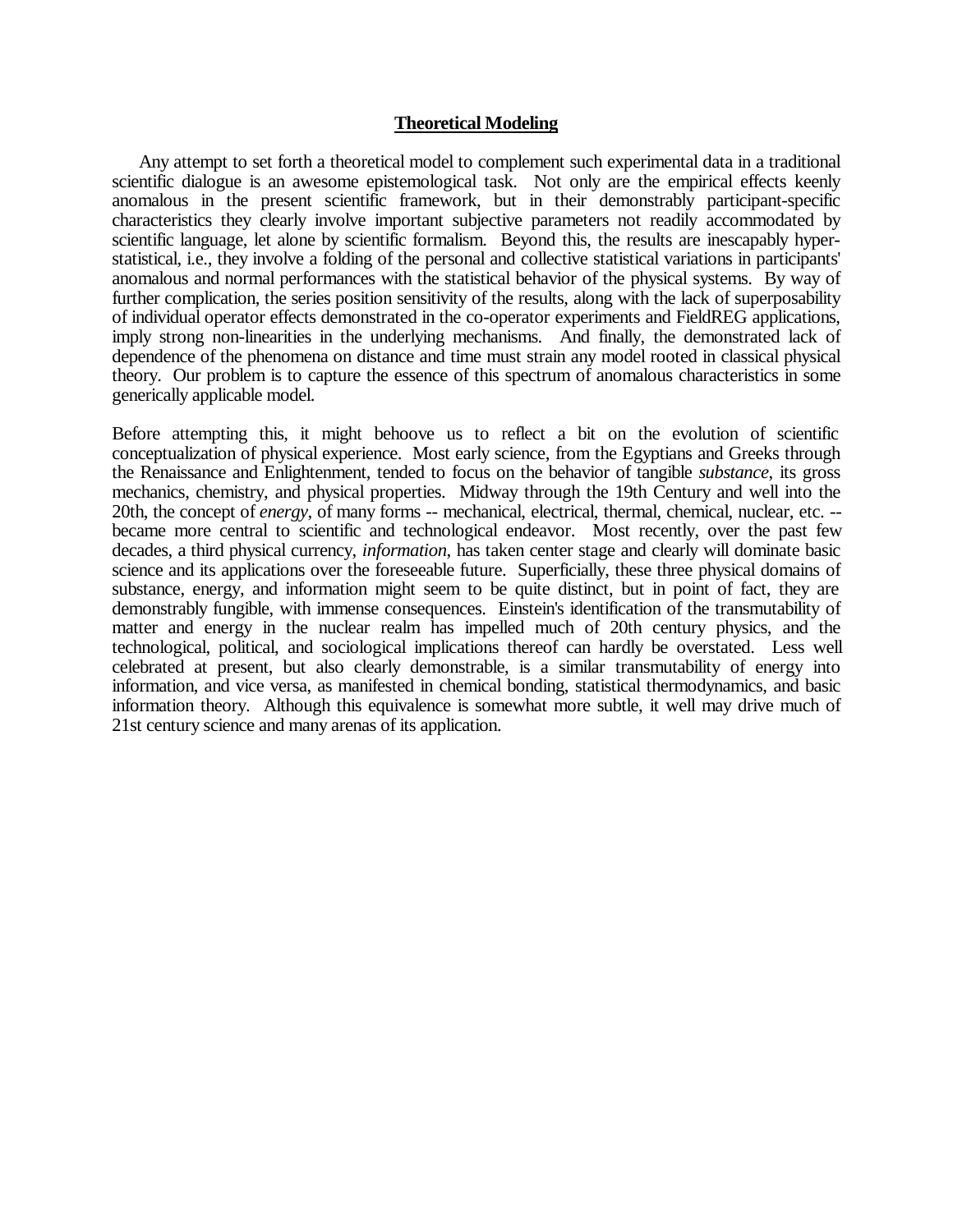![](_page_21_Figure_0.jpeg)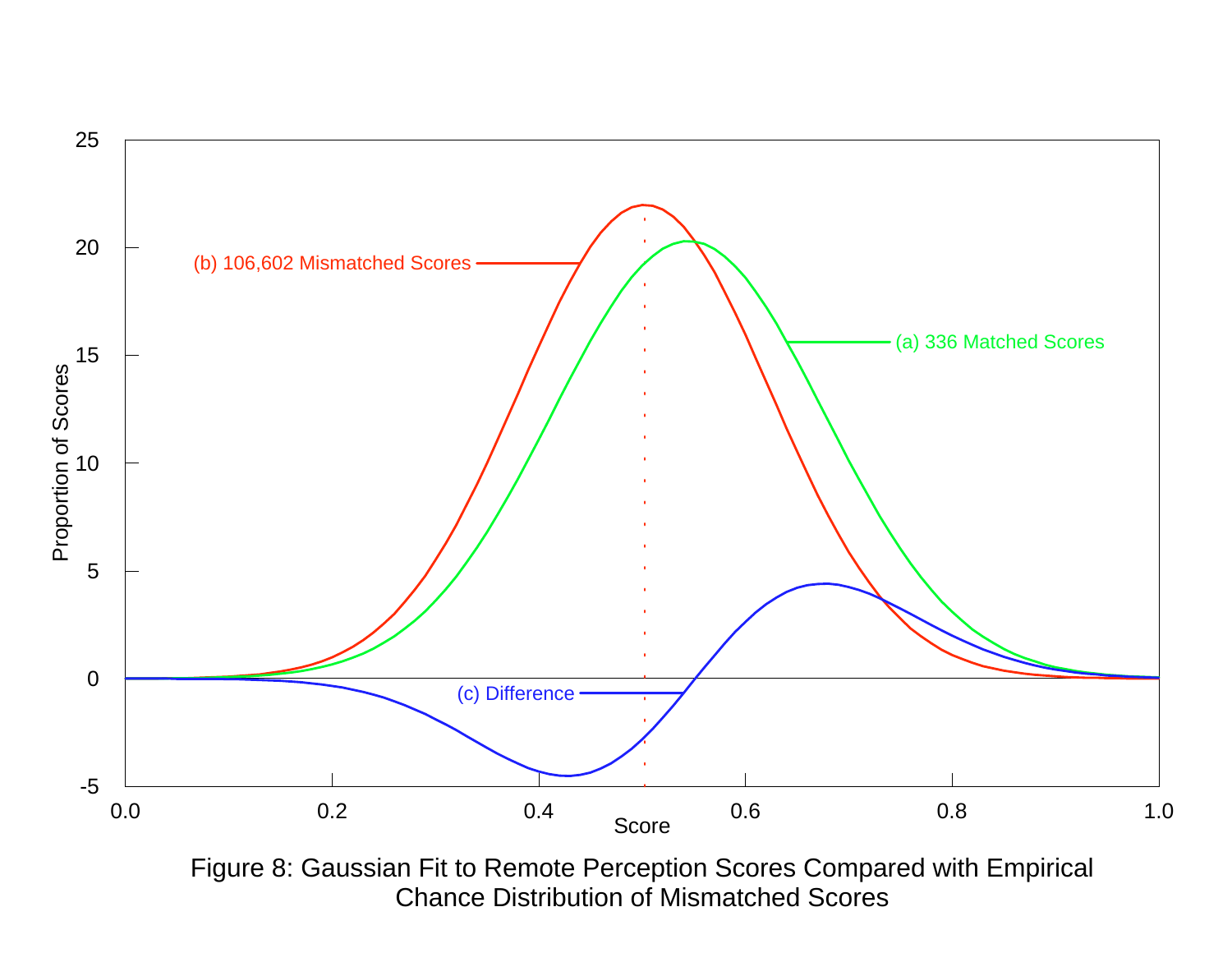This entry of science and technology into the kingdom of information brings with it two intriguing problems, neither of which have been fairly acknowledged, let alone addressed. First, there is the selfevident distinction between *objective* and *subjective* information. The former, the hard currency of information processing devices of all kinds, is thoroughly and uniquely quantifiable. For example, the *objective* information contained in any given book could in principle be quantified by digitizing each of its letters and every aspect of its syntactical structure. But the magnitude of *subjective* information the book presents clearly depends on the native language, previous knowledge, cultural heritage, and the values, priorities, and prevailing mood of its reader, and thus would seem to defy quantization. Similarly, while we might attempt to digitize the information displayed by a brilliant sunset or a magnificent waterfall in terms of its distributions of optical frequencies and amplitudes, in so doing we would totally fail to specify the beauty of the scene or its emotional impact. In a certain sense, we might say that consciousness acquires information in subjective form; science attempts to objectify and quantize that subjective experience.

 The second complication to the coming science of information resides in the proactive capacities of human consciousness not only to acquire information, but also to *create* it, for example via traditional artistic and scholarly accomplishment, and via the "anomalous" processes that underlie the experimental results sketched above. When we shift from being "onlookers" to "actors" in the great drama of information, to paraphrase Niels Bohr (1961), we change the name of the game immensely. Instead of simply acquiring and utilizing information, we are now generating it, and with that capability comes all manner of opportunity, and a much deeper level of responsibility.

 From all of this it follows that any model we erect to represent our experimental anomalies must somehow incorporate this proactive consciousness with both its objective and subjective capabilities, along with the informational characteristics of the physical world with which it is interacting. The only hope is to approach the modeling task at a very basic and rudimentary level. As a start, we might recall the four salient ingredients that pervade all of the research outlined above:

- 1) A random physical system, e.g. a machine driven by some random physical process, or an array of physical details embodied in a random geographical target;
- 2) Human consciousness, embodied in operators, percipients, and agents, acting under some intention, volition, or desire;
- 3) Information, coded in binary form, being added to, or extracted from, the random physical system;
- 4) A resonance, or bond, or sharing of identity between operator and machine, percipient and agent, percipient and target, or two operators, that seems to facilitate the information transfer between the consciousness and the random system.

 To encompass these, our particular strategy has been to appropriate the one form of existing physical theory that specifically acknowledges human observation, albeit obliquely, namely the socalled "Copenhagen" interpretation of quantum mechanics, and to stretch its concepts and formalisms to include consciousness much more broadly and explicitly. We thereby attempt to extend what has been termed the "physics of observation" into a "physics of experience." In somewhat more detail, our model is based upon three fundamental premises that might be termed 1) the geometry of reality; 2)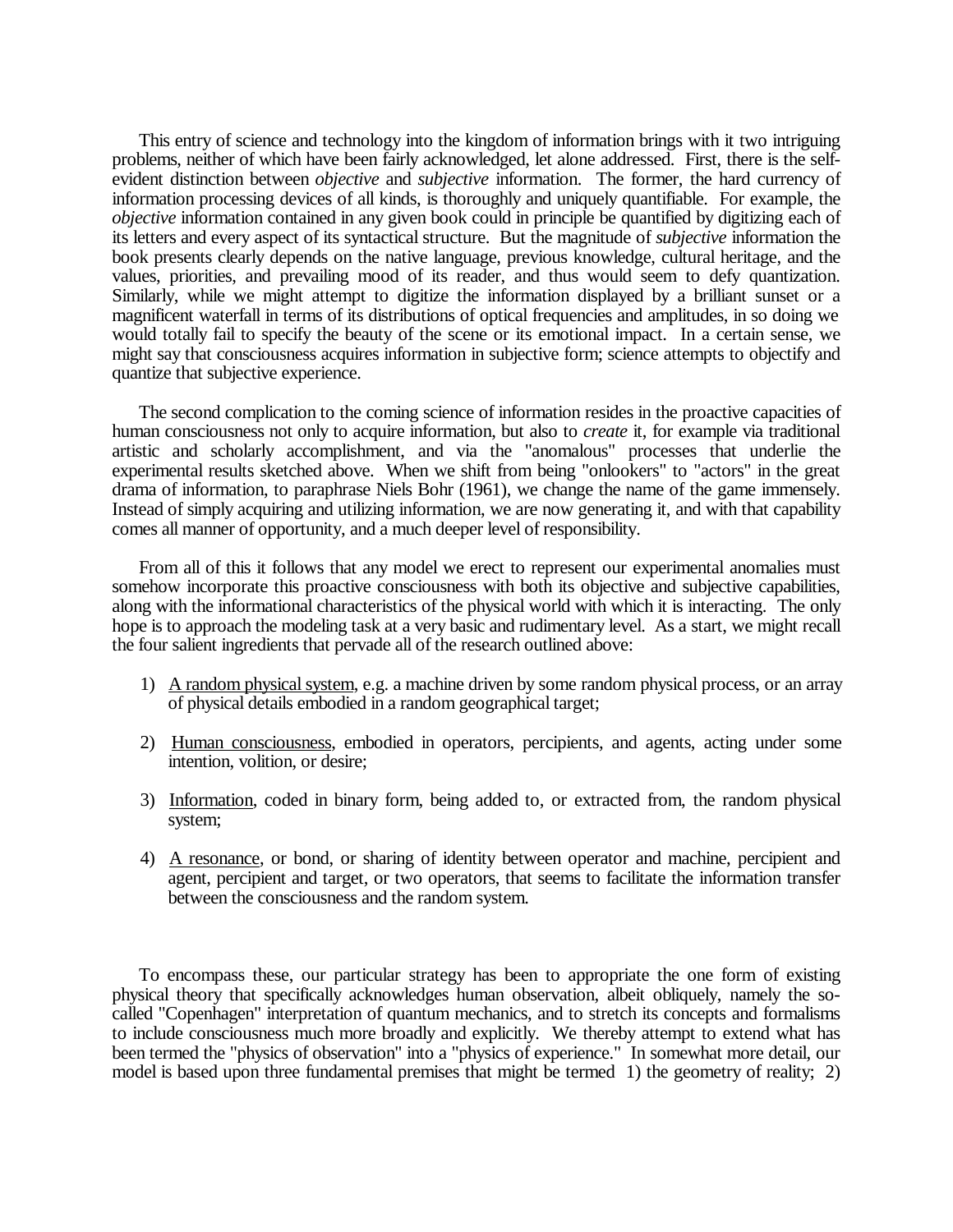the wave/particle duality of consciousness; and 3) the quantum mechanics of experience. The first of these suggests, in contrast to the prevailing view of an objective physical world progressing independently of the consciousness of the observer, that reality is constituted only by the mutual interpenetration of consciousness with its environment, and that it is inappropriate and unproductive to attempt representation of either in isolation. This interpenetration entails, indeed manifests itself as, a flow of information in both directions. That is, consciousness may insert information into its environment as well as extract information from it. It thus follows that *any* physical theory can only aspire to represent and predict the *experiences* of consciousness, as well as those of the environment, in the interactions of one with the other. In this view, such common physical concepts as mass, momentum, and energy; electric charge and magnetic field; frequency and wavelength; the quantum and the wave function; and even distance and time, become no more than useful informationorganizing categories developed by human consciousness, and adopted by consensus, to help it correlate its experiences. As such, these concepts must reflect the characteristics of consciousness at least as much as those of any abstract physical environment. Conversely, it follows that some array of impressionistic descriptors of subjective experience must, in some form, be requisite ingredients of any truly general theory of reality, including physical reality.

 We should perhaps define our use of the terms "consciousness" and "environment" in this context. The former is intended to subsume all categories of subjective experience, including perception, cognition, intuition, instinct, and emotion, at all levels, including those commonly termed "conscious", "subconscious", "superconscious", or "unconscious", without presumption of any specific psychological or physiological mechanisms. The latter includes all properties, circumstances, and influences that the consciousness *perceives* to be objectively separate from itself including, as appropriate, its physical habitat, as well as all intangible psychological, social, and historical influences that impinge upon it. In this sense, the interpenetration of consciousness and environment corresponds to the "I/Not I" dialogue of classical philosophy, and is necessarily a subjective and situation-specific process. For example, for some purposes, particularly including those involving personal health, the human physiological corpus might be regarded as an important component of the "environment" in which the consciousness functions. It is also important to recognize that this model regards the distinction between the subjective and the objective dimensions of experience as itself a construction of consciousness, deployed as a "bookkeeping" strategy to aid it in organizing the bombardment of sensory stimuli impinging upon it from what William James poetically termed "the aboriginal, sensible, muchness" (James, 1911).

 Within this participatory paradigm, it is then possible to adapt, via metaphor, any physical formalism, or indeed any other existing informational schema, to represent the dynamics of the consciousness/environment dialogue. The formalisms of quantum mechanics, because of the extent to which they intrinsically acknowledge the participation of consciousness in the establishment of physical reality, and in view of their own array of "anomalous" predictions at variance with classical expectation, are a particularly useful genre of such potential metaphors. As just one example, we might invoke the quantum mechanical paradox of "wave/particle duality", which actually traces back to the philosophical debates of the earliest Greek scholars and even today finds only tentative resolution in the uncomfortable concession that under certain circumstances light and matter may behave like discrete particles, and under others, like waves. Within the postulates of the model, our interpretation of this irreducible complementarity is that it is not the physical world *per se* that imposes such dichotomy; rather, it is the sensing consciousness, or yet more precisely, it is an essential characteristic of the process of interpenetration of consciousness and its physical environment.

 If this concept is valid, then it is also consistent to attribute to consciousness itself the option of wave-like as well as particulate character. In other words, the consciousness that has conceived both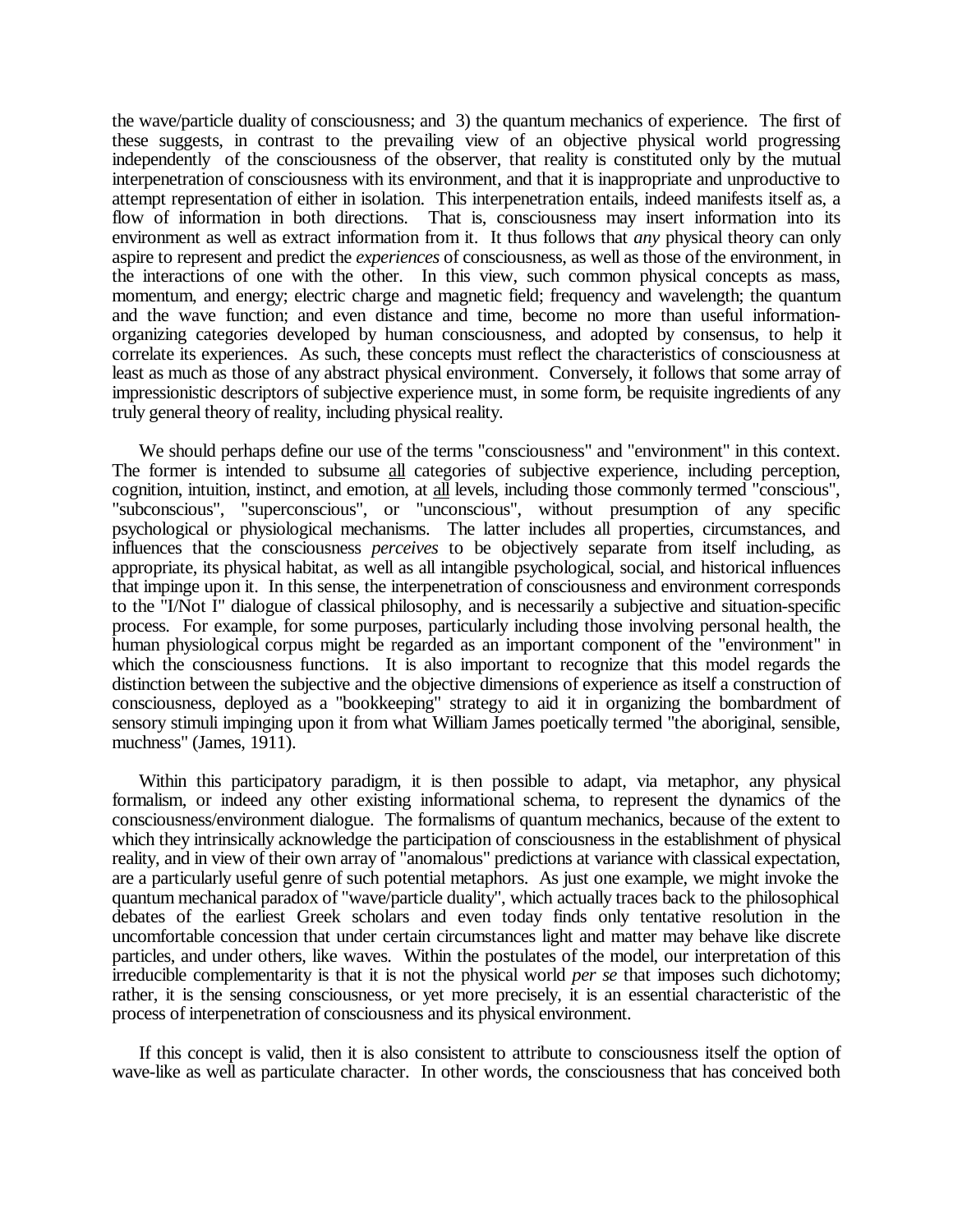particles and waves, and found it necessary to alternate them in some complementary fashion for representation of its physical environment, may find a similar complementarity useful in representing itself. The prevailing conceptualization of consciousness, particularly in contemporary Western culture, is basically "particulate" in nature. That is, consciousness is usually regarded as well localized in physical space and time and capable of "collisional" interactions with only a few aspects of its environment and with a few other similarly localized consciousnesses at any point in its experience. But if consciousness were to allow itself the same wave/particle duality that it has already conceded to numerous physical processes, it would have at its disposal a host of wave mechanical capacities, such as remote influence, interference, diffraction, barrier penetration, and resonance, that could accommodate anomalies like those encountered in the experiments described above, as well as many other dimensions of human experience that currently fall outside the scientific purview. More specifically, just as the information and energy carried by physical wave processes may be widely diffused over broad regions of space and time, rather than sharply localized in well-defined geometrical regions, so may our "consciousness waves". Unlike particulate phenomena, intersecting waves may pass through one another with no permanent distortion, yet during that intersection complex superposition or interference patterns may be formed. The ability of waves reaching an interface or discontinuity in the surrounding medium to reflect some portion of their amplitude and transmit another portion, also differs sharply from the behavior of their particulate counterparts, as does the phenomenon of so-called "evanescent" waves whose influence can penetrate for some distance into regions inaccessible to discrete particles. And perhaps most importantly, wave systems may establish resonances with one another, and with their environmental confines, that manifest as tangible standing oscillations. All of these capabilities transpose nicely into representations of anomalous consciousness effects.

 Lest this metaphorical adaptation of physical formalism appear unreasonably extreme, it should be recalled that quantum wave mechanics itself has borrowed generously from the concepts of classical physics to describe metaphorically the phenomena of the microphysical world, most notably in its atomic and molecular "orbital" theories and its treatments of atomic "collisions". The Copenhagen interpretation of Bohr and his colleagues attributes the amplitude of atomic "matter waves" to be indicative of the probability of observing a particular particle, in a particular state, at a particular position and time, when an appropriate experiment to measure these properties is actually implemented. Hence, this wave mechanics of matter does not describe physical behavior-in-itself; it only describes the *observation* of physical behavior. From this, it is not so large a reach to generalize the concept of "observation" to encompass the full spectrum of the information processing capacities of consciousness, and instead of speaking of "probability-of-observation" waves, to postulate "probabilityof-experience" waves.

 This broadening of perspective is actually quite consistent with the position taken by many of the patriarchs of quantum mechanics themselves. In the words of Werner Heisenberg, for example:

> "... in the Copenhagen interpretation of quantum theory we can indeed proceed without mentioning ourselves as individuals, but we cannot disregard the fact that natural science is formed by man. Natural science does not simply describe and explain nature; it is a part of the interplay between nature and ourselves; it describes nature as exposed to our method of questioning. This was a possibility Descartes could not have thought, but it makes the sharp separation between the world and the I impossible." (Heisenberg, 1976)

Beyond the various departures from classical particle behavior implicit in its wave-mechanical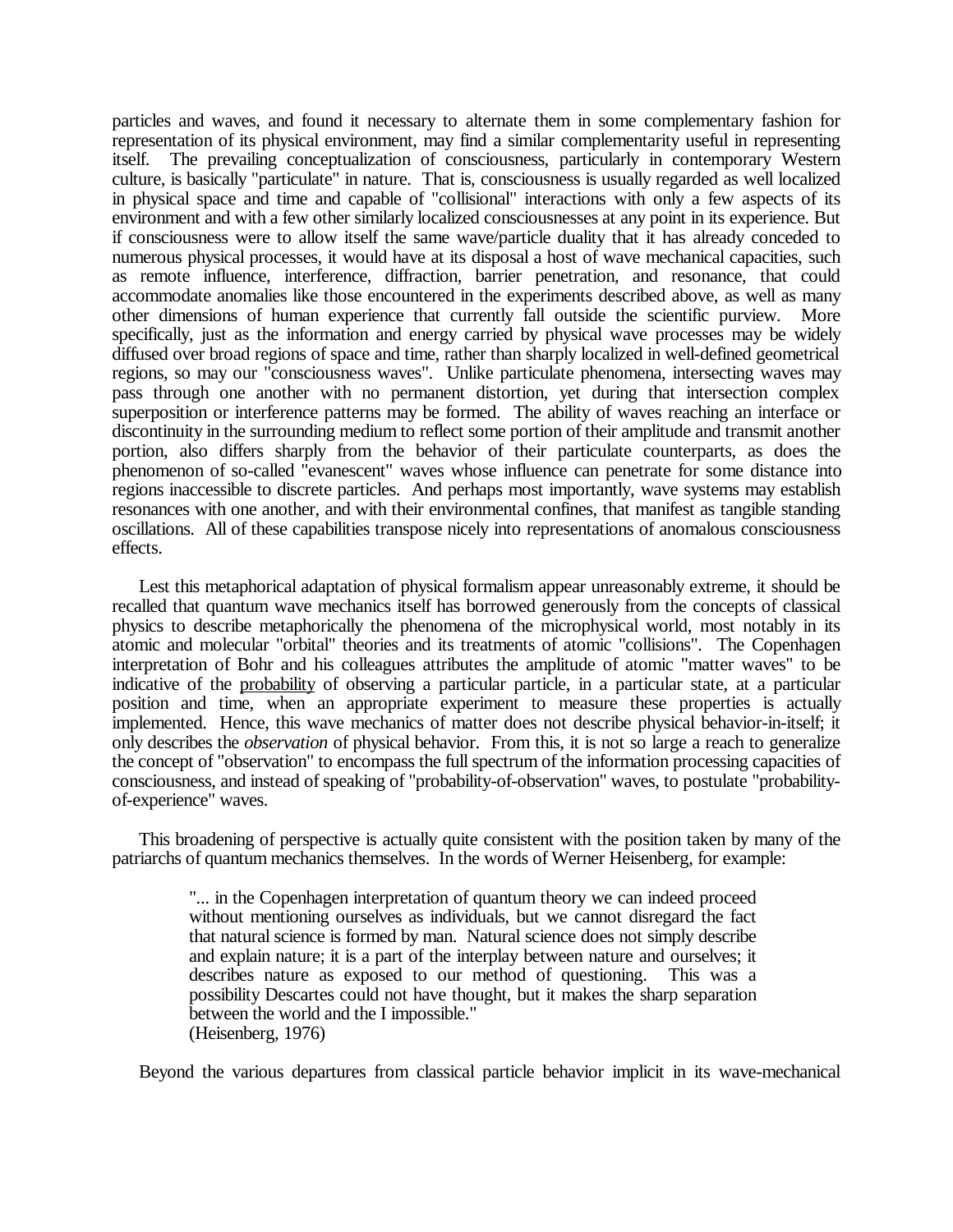approach, quantum physics imposes a number of other empirical postulates that can also be appropriated as useful metaphors for representing the information acquisition, delivery, and processing capabilities of consciousness. These include the principles of correspondence, exclusion, indistinguishability and, perhaps most importantly, complementarity, with its associated principle of uncertainty. Collective adaptation of these tenets, along with the quantum mathematical formalisms, constitutes a "quantum mechanics of consciousness" that can provide a variety of conceptualizations and vocabulary for discussion of the interpenetration of consciousness and its environment. Many aspects and examples of this approach are detailed in numerous references (Dunne and Jahn, 1989a,b; Jahn, 1991; Jahn and Dunne, 1983a, 1986, 1987, 1994); here we shall outline just two: the "atomic" and "molecular" structures of consciousness.

 If consciousness is afforded a wave mechanical nature, subject to the principles of quantum mechanics, its palpable experiences should be associated with the standing wave patterns, or "eigenfunctions", it achieves in its prevailing environment. In physical quantum mechanics, the environments are usually represented as potential profiles in which the wave systems are constrained. In the consciousness metaphor, the broader environments, as defined above, may be similarly conceptualized, albeit in terms of more complex and abstract profiles of more subjective properties. Within such profiles, the consciousness manifests its experience via a discrete set of similarly subjective standing waves, characterized by observable values of the pertinent experiential properties.

 With these "consciousness atoms" thus defined, their combination into "consciousness molecules" may also be undertaken. This bonding process, which is classically inexplicable even in physical situations, is a particularly illuminating format for representation of the operator/machine and percipient/target anomalies described earlier, and for broader comprehen-sion of many other consciousness-related phenomena as well. In the physical regime, when the wave patterns of the valence electrons of two atoms come into close interaction, they cannot be distinguished in any pragmatic sense, and this loss of identity or information, when properly acknowledged in the quantum mechanical formalism, leads to an "exchange energy" which is the basis of the molecular bond. The strength of this bond depends on the spin orientations of the two interacting electrons, as well as on the pattern of overlap of the two electronic wave functions within the composite potential well established by the two atomic nuclei and the electrons themselves. (This process is an excellent example of the equivalence of energy and information mentioned earlier.)

 Our metaphor would thus predict that an individual consciousness immersed in a given environmental situation would establish a set of characteristic experience eigenfunctions. A second individual, exposed to the same situation, would manifest a different set of experiences. However, if these two consciousnesses were strongly interacting, their experiential wave functions would become resonantly intertwined, resulting in a new pattern of standing waves in their common environment. As demonstrated in the co-operator experiments described earlier, these "molecular" experiences may be quite different from the simple sum of their "atomic" behaviors, and if we insist on comparing them with such, they will appear anomalous. In their own properly constituted molecular context, however, they are quite normal. The importance of gender pairing in these experiments also suggests an analogy to the spin pairing in the physical bonds.

 Even our individual operator/machine effects may be addressed in this fashion if we are willing to concede some form of "consciousness" to the machine, in the sense that it, too, is a system capable of exchanging information with its environment. Thus, a bonded opera-tor/machine system should not be expected to conform to the isolated operator and isolated machine behaviors, but to establish its own characteristic behavior. Viewed as an influence of one system (the operator) upon another (the REG), the empirical results are inexplicable within the canonical behaviors of the isolated systems; viewed as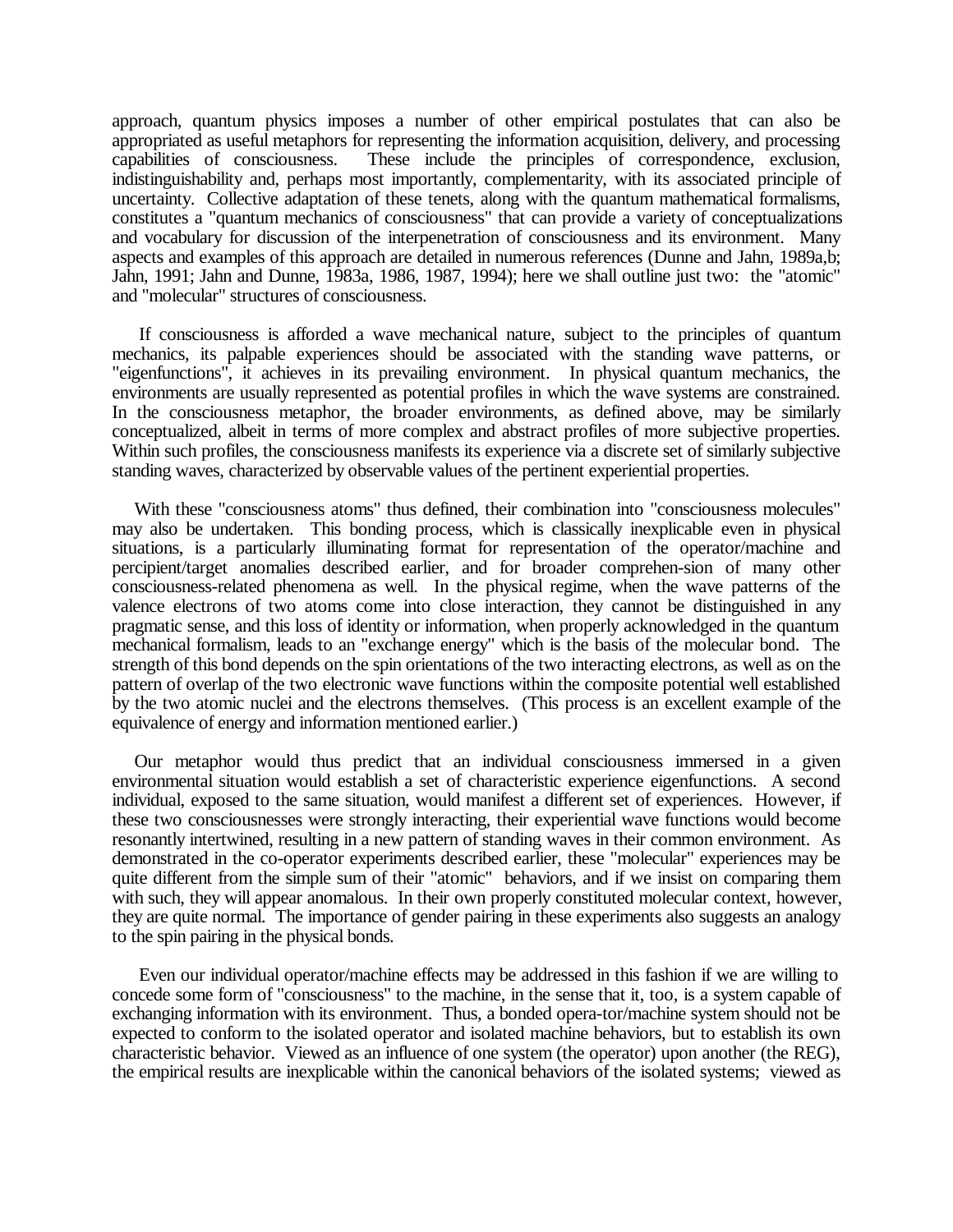a process of wave-mechanical resonance between two components of a single interactive system, they behave quite appropriately. Otherwise put, the surrender of *subjective* identity implicit in the human/machine bond is manifested in the appearance of *objective* information on the digital output string. Its entropy has literally been reduced by its involvement with a human consciousness.

 Such a model can also be applied to the remote perception effects in terms of a resonant bond between the percipient and the agent that enables the "anomalous" acquisition of information about the prevailing physical target environment in which both are emotionally immersed. Alternatively, one might pose the "molecular bond" between the percipient and the target scene, with the agent assigned the role of establishing a facilitating environment for the anomalous communication between the two. In either representation, the merging of *subjective* identities again enables the transfer of *objective* information, in this case manifesting as a coherence between the agent and percipient responses.

 This concept of resonance as a mechanism for introducing order into random physical processes may also be a viable model for comprehending various other equally "anomalous", if somewhat less provocative, processes, such as human creativity, whether artistic, intellectual, or biological, or human trust, hope, or affection. The essential mechanisms of some of these may in fact devolve from the same principle of indistinguishability, wherein the surrender of information distinguishing the two interacting subsystems within a single complex system translates into an increment in the structural strength of the bonded system. Thus, when the perceived boundary between consciousness and its environment is eliminated or reduced via subjective merging of the "I" with the "Not I", the resultant bonded system may marginally alter both the physical structure of the environment and the experience of the consciousness in some consequential way. If this resonance entails a volitional or intentional component, be it conscious or unconscious, the bonded system will reflect that intention in a manner unique to the particular "molecule." Our experimental results suggest that while the scales of these effects are marginally small and impossible to identify on a trial-by-trial basis, they nevertheless can manifest in significant probabilistic trends accumulated over large bodies of experience.

 From all of this emerges the intriguing possibility that what we denote as "chance" behavior, in any context, rather than deriving from some ultimately predictable, fully mechanistic behavior of a deterministic physical world, is actually some immense subsumption of a broad distribution of potentialities reflective of all possible resonances and intentions of consciousness with respect to the system or process in question. Sir Arthur Eddington proposed the possibility in only slightly different terms:

> "It seems that we must attribute to the mind power not only to decide the behaviour of atoms individually but to affect systematically large groups - in fact to tamper with the odds on atomic behaviour. ... Unless it belies its name, probability can be modified in ways in which ordinary physical entities would not admit of. There can be no unique probability attached to any event or behaviour; we can only speak of `probability in the light of certain given information,' and the probability alters according to the extent of the information." (Eddington, 1978)

Or, in the more poetic words of Schiller's Wallenstein:

"There is no such thing as chance, and what we regard as blind circumstance actually stems from the deepest source of all." (Schiller, 1952)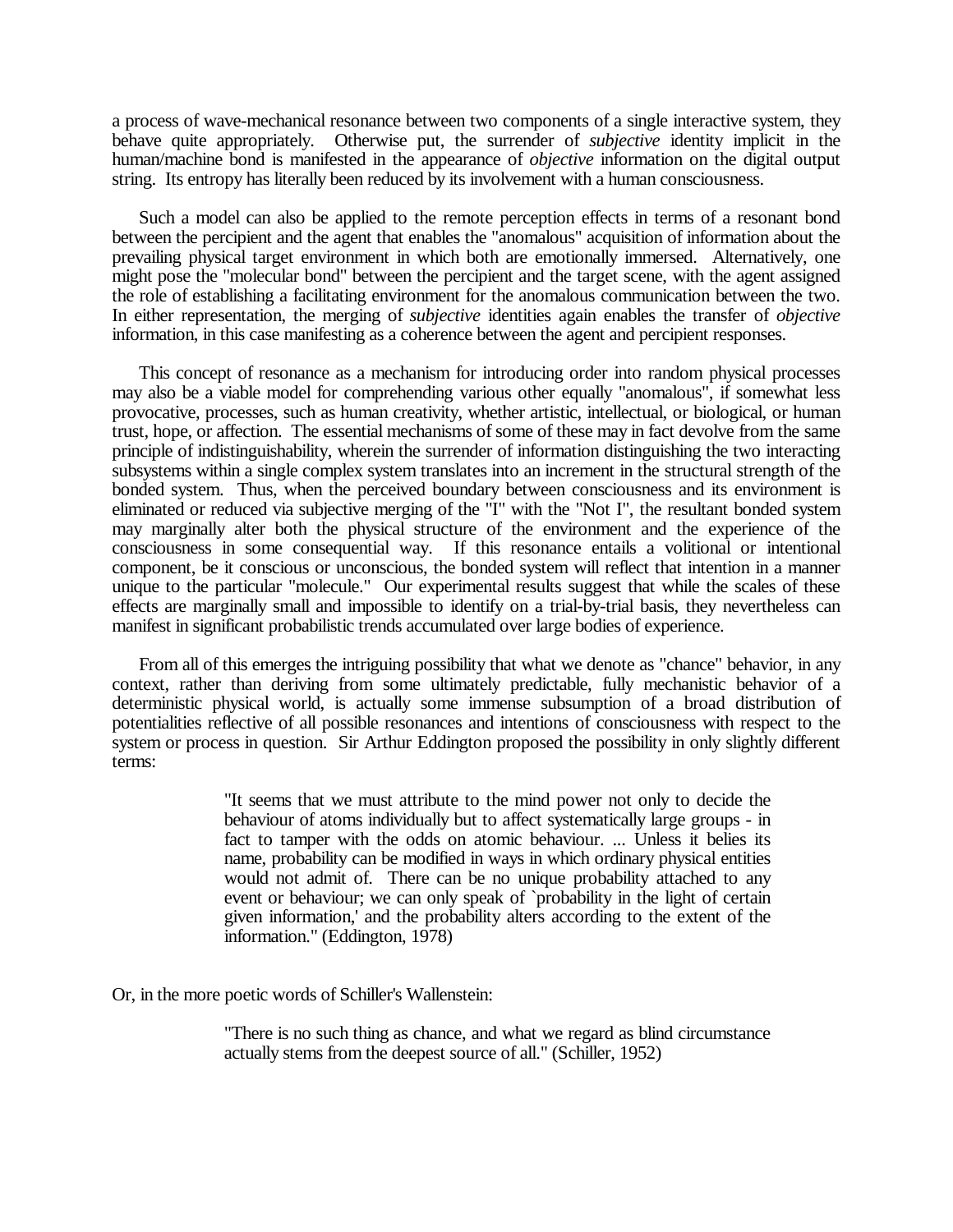#### **Acknowledgements**

 The Princeton Engineering Anomalies Research program is indebted to the McDonnell Foundation, the Fetzer Institute, Mr. Laurance S. Rockefeller, and the Ohrstrom Foundation for their continued support of this research. We are also deeply appreciative of the enormous investments of time and energy by the various operators who have generated these databases, and of the exhaustive efforts of the members of the PEAR staff who contributed to the data collection, analysis, and interpretation, and to the formulation of the theoretical models.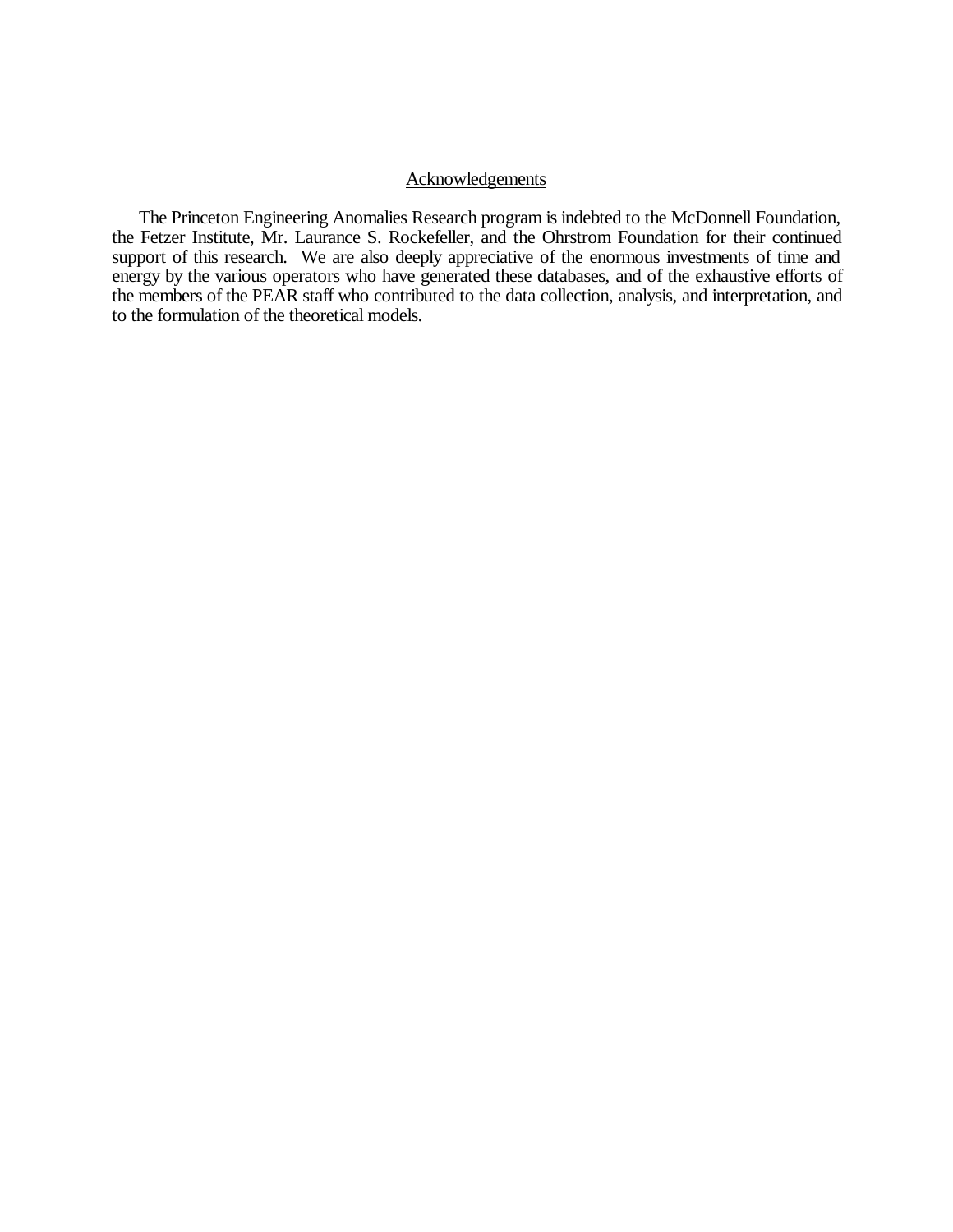#### References

Bohr, N. (1961), Atomic Theory and the Description of Nature (Cambridge: The University Press), p. 119.

Dobyns, Y.H. (1992), "On the Bayesian analysis of REG data," Journal of Scientific Exploration, 6 (1), pp. 23-45.

Dobyns, Y.H., Dunne, B.J., Jahn, R.G., and Nelson, R.D. (1992), "Response to Hansen, Utts, and Markwick", Journal of Parapsychology, 56 (2), pp. 115-146.

Dunne, B.J. (1991), "Co-Operator Experiments with an REG Device," Technical Note PEAR 91005, Princeton Engineering Anomalies Research, Princeton University, School of Engineering/Applied Science. [Also in K.R. Rao, ed. (1993), Cultivating Consciousness: Enhancing Human Potential, Wellness, and Healing, (Westport, CT and London: Praeger), pp. 149-63.]

Dunne, B.J. (1995), "Gender Differences in Engineering Anomalies Experiments," Tech. Note 95004, Princeton Engineering Anomalies Research, Princeton University, School of Engineering/Applied Science (in preparation).

Dunne, B.J., Dobyns, Y.H., and Intner, S.M. (1989), "Precognitive Remote Perception, III: Complete Binary Data Base with Analytical Refinements," Tech. Note PEAR 89002, Princeton Engineering Anomalies Research, Princeton University, School of Engineering/Applied Science.

Dunne, B.J., Dobyns, Y.H., Jahn, R.G., and Nelson, R.D. (1994), "Series position effects in random event generator experiments," with an Appendix by A. Thompson, "Serial position effects in the psychological literature," Journal of Scientific Exploration, 8 (2), pp.197-215.

Dunne, B.J. and Jahn, R.G. (1989a), "On the role of consciousness in random physical processes," in E.I. Bitsakis and C.A. Nicolaides, eds., The Concept of Probability (Dordrecht, Boston, London: Kluwer Academic Publishers), pp. 167-78.

Dunne, B.J. and Jahn, R.G. (1989b), "The role of consciousness in physical reality," in M. Kafatos, ed., Bell's Theorem, Quantum Theory and Conceptions of the Universe (Dordrecht, Boston, London: Kluwer Academic Publishers), pp. 285-95.

Dunne, B.J. and Jahn, R.G. (1992), "Experiments in remote human/machine interaction," Journal of Scientific Exploration, 6 (4), pp. 311-32.

Dunne, B.J. and Jahn, R.G. (1993), "'Consciousness, Randomness, and Information," Tech. Note PEAR 93001, Princeton Engineering Anomalies Research, Princeton University, School of Engineering/Applied Science. [Also in B. Rubik, ed.(1992), The Interrelationship Between Mind and Matter (Philadelphia, PA: Temple University Center for Frontier Sciences) pp. 57-82.]

Dunne, B.J., Jahn, R.G., and Nelson, R.N. (1983), "Precognitive Remote Perception," Tech. Note PEAR 83003, Princeton Engineering Anomalies Research, Princeton University, School of Engineering/Applied Science.

Dunne, B.J., Nelson, R.D., and Dobyns, Y.H. (1988), "Individual Operator Contributions in Large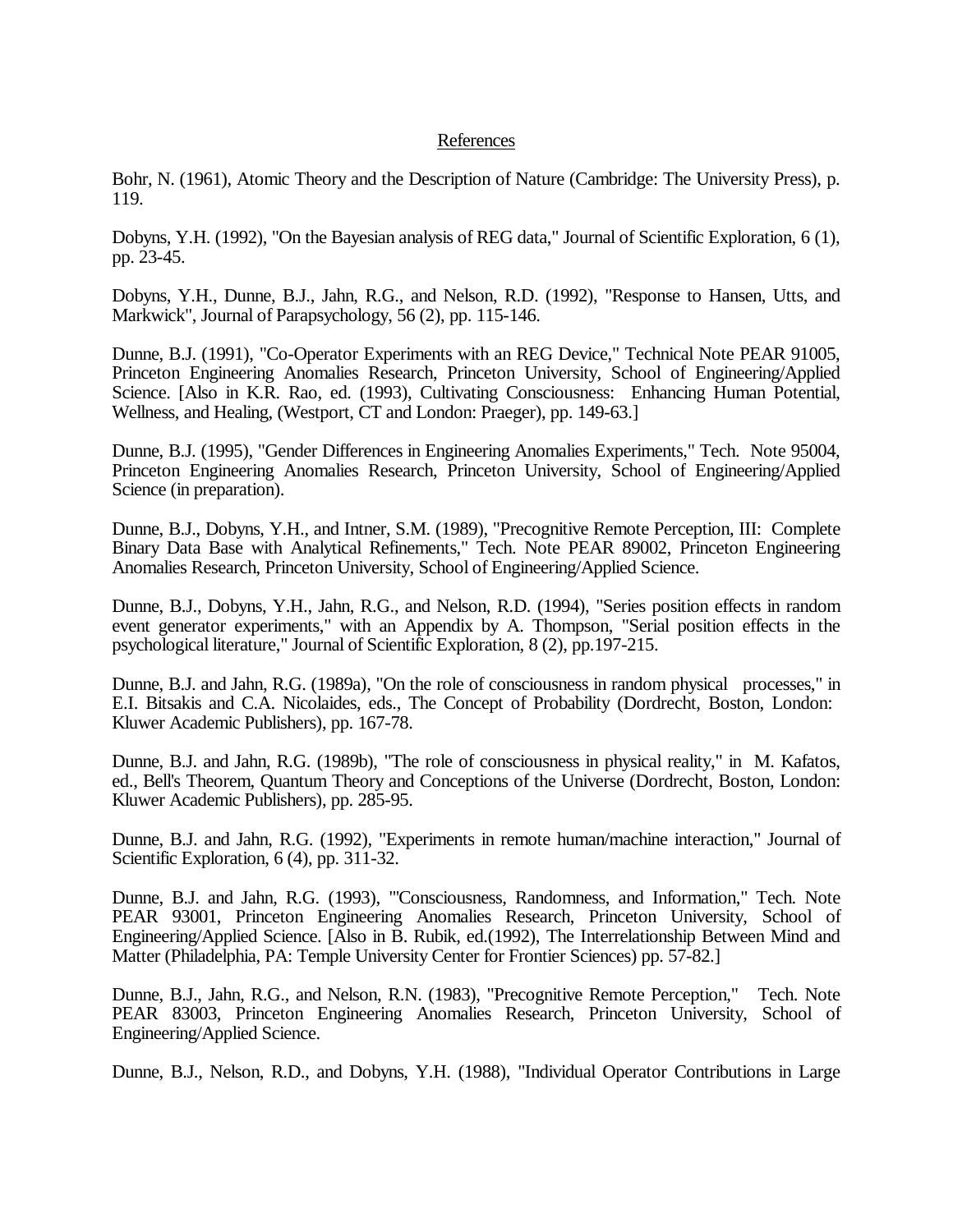Data Base Anomalies Experiments," Tech. Note PEAR 88002, Princeton Engineering Anomalies Research, Princeton University, School of Engineering/Applied Science.

Dunne, B.J., Nelson, R.D., and Jahn, R.G. (1988), "Operator-related anomalies in a random mechanical cascade," Journal of Scientific Exploration, 2 (2), pp. 155-79.

Eddington, A. (1978), The Nature of the Physical World (Ann Arbor: The University of Michigan Press), pp. 313, 314-15.

Heisenberg, W. (1976), "The nature of elementary particles", Physics Today, 29, pp.32-39.

Jahn, R.G. (1982), "The persistent paradox of psychic phenomena: An engineering perspective," Proceedings of the IEEE, 70, (2), pp. 136-70.

Jahn, R.G. (1988), "Physical aspects of psychic phenomena," Physics Bulletin, 39 (1), pp. 235-37.

Jahn, R.G. (1991), "The Complementarity of Consciousness," Tech. Note PEAR 91006, Princeton Engineering Anomalies Research, Princeton University, School of Engineering/Applied Science. [Also in K.R. Rao, ed. (1993), Cultivating Consciousness: Enhancing Human Potential, Wellness, and Healing, (Westport, CT and London: Praeger), pp. 111-21.]

Jahn, R.G. (1995), "Psychic Phenomena", in G. Adelman and B. Smith, eds. (1995), Encyclopedia of Neuroscience (New York: The Health Foundation), in press.

Jahn, R.G., Dobyns, Y.H., and Dunne, B.J. (1991), "Count population profiles in engineering anomalies experiments," Journal of Scientific Exploration, 5 (2), pp. 205-32.

Jahn, R.G. and Dunne, B.J (1983a), "On the Quantum Mechanics of Consciousness with Application to Anomalous Phenomena," Tech. Note PEAR 83005-1, Princeton Engineering Anomalies Research, Princeton University, School of Engineering/Applied Science.

Jahn, R.G. and Dunne, B.J. (1983b), "On the Quantum Mechanics of Consciousness with Application to Anomalous Phenomena: Appendix B, Collected Thoughts on the Role of Consciousness in the Physical Representation of Reality," Tech. Note PEAR 83005-1B, Princeton Engineering Anomalies Research, Princeton University, School of Engineering/Applied Science.

Jahn, R.G. and Dunne, B.J. (1986), "On the quantum mechanics of consciousness with application to anomalous phenomena," Foundations of Physics, 16 (8), pp. 721-72.

Jahn, R.G. and Dunne, B.J. (1987), Margins of Reality: The Role of Consciousness in the Physical World (San Diego, New York, London: Harcourt Brace Jovanovich).

Jahn, R.G. and Dunne, B.J. (1994), "The Spiritual Substance of Science", in W. Harmon, ed., with Jane Clark, New Metaphysical Foundations of Modern Science (Sausalito, CA: Institute of Noetic Sciences), pp.157-77.

Jahn, R.G, Dunne, B.J., and Eric G. Jahn (1980), "Analytical judging procedure for remote perception experiments," Journal of Parapsychology, 44 (3), pp. 207-31.

Jahn, R.G, Dunne, B.J., and Nelson, R.D. (1987), "Engineering anomalies research," Journal of